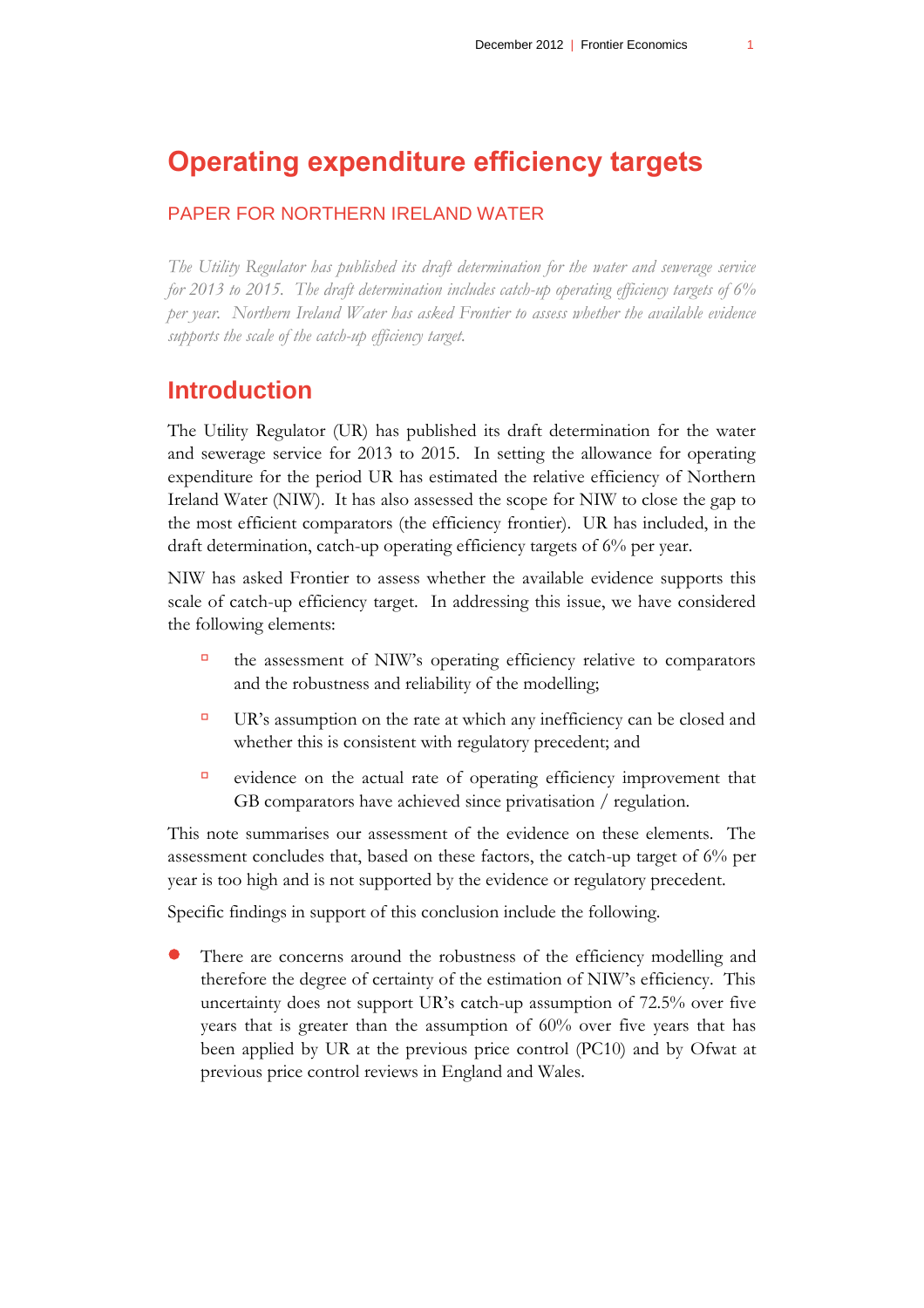- The evidence on actual out-turns does not support the catch-up figure and the data shows that England & Wales companies have not generally exceeded the 60% catch-up figure that Ofwat has applied.
- The 6% efficiency target that is implied by the catch-up factor sits at the top of the range experienced by GB utilities since privatisation. It is higher than the rates achieved by water and sewerage companies in England and Wales. It is also higher than the average improvement witnessed in Scotland since 2002/03.

The note considers the elements of the evidence base in turn.

# **Robustness of the efficiency modelling and precision in assessing relative efficiency**

#### Summary of UR's approach

UR's approach to the assessing the relative operating efficiency of NIW can be summarised briefly as follows:

- UR use econometric (and unit cost) models to compare NIW's actual and predicted expenditure for different categories of opex, based on 2010/11 data;
- $\Box$  the models are based on those that have been developed by Ofwat over successive price control periods and includes data on England and Wales companies;
- the modelled expenditure is adjusted to include PPP concessionaire payments as a proxy for the costs of operating PPP assets;
- $\Box$  the models are also used to predict the level of expenditure of the most efficient or 'frontier' company, again using the methodology developed by Ofwat;
- adjustments are made, off-model, to atypical costs and legitimate cost drivers that are not captured in the models (special factors); and
- UR assumes that NIW can close 72.5% of the gap to the efficiency frontier over a five year period, this compares to the assumption of 60% catch-up applied by NIAUR in PC10 and by Ofwat in previous price controls.

This section considers a number of factors that indicate that the assessment of NIW's relative efficiency is less robust and precise when compared to the assessment's made of England and Wales (E&W) companies. This would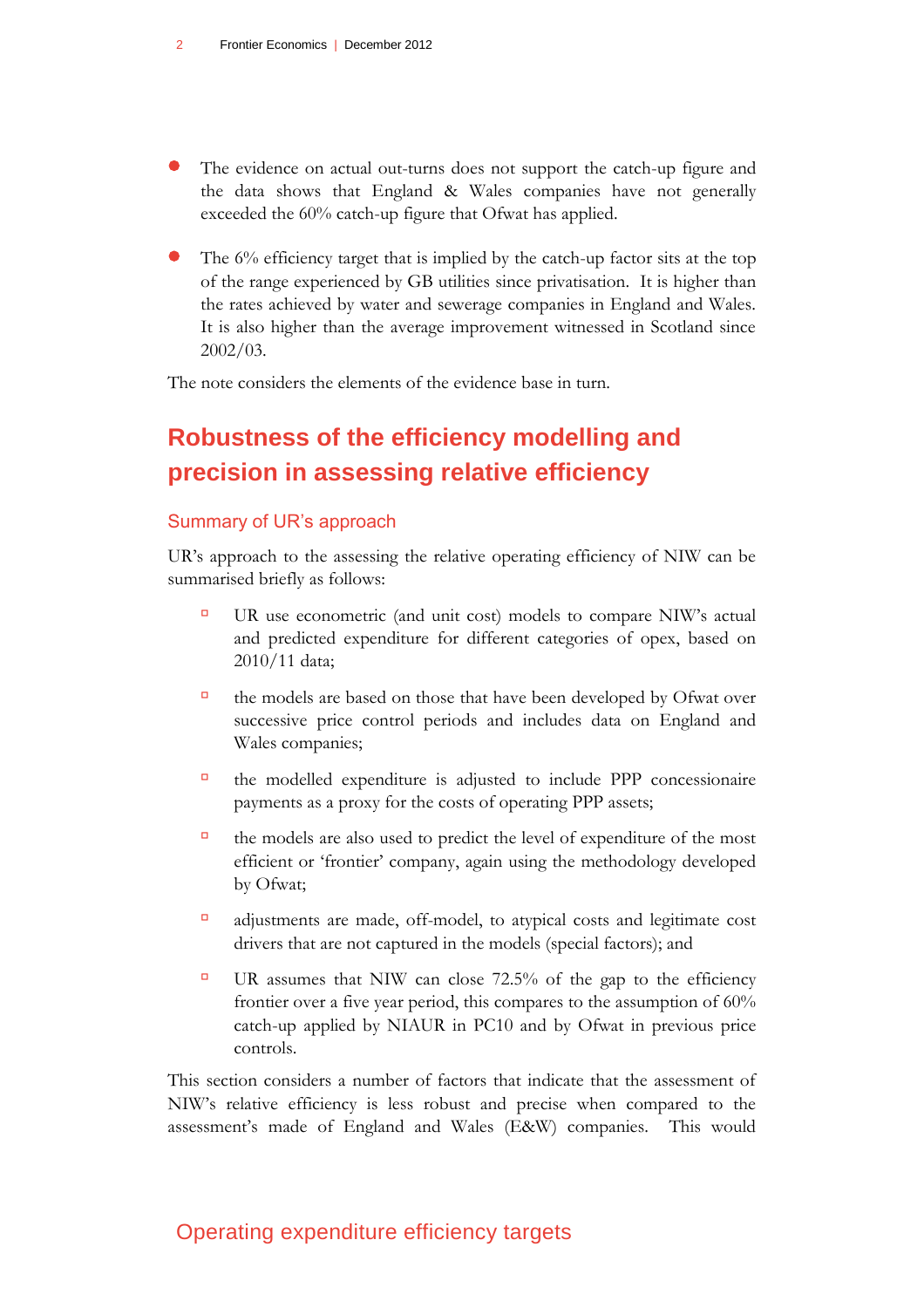suggest, by itself, that UR is not justified in applying the higher catch-up factor of 72.5%.

The factors that are considered in this section are that:

- first, NIW faces greater scale of special factors and uncertainty over special factors compared to a typical E&W company;
- second, Ofwat no longer supports the benchmarking models and therefore they are increasingly out of date; and
- third, UR has excluded the business activities models from the assessment of efficiency and has also included PPP concessionaire costs within modelled opex.

#### Scale and uncertainty over special factors

The first factor is that NIW faces a greater scale of special factor adjustment and also uncertainty over the special factors compared to a typical E&W company. This generates uncertainty over the assessment of relative efficiency.

The inclusion of special factor adjustments is a valid element of the efficiency modelling that has been developed by Ofwat. Each of the separate efficiency models (e.g. water distribution or business activities) is based on a small number of explanatory factors (typically one or two). As a result, there is a real prospect that legitimate cost drivers will not be captured in the modelling. If adjustments were not made for these factors then the modelling would include the impact of these in the calculation of the efficiency gap and potentially penalise the company with an unrealistic efficiency target.

Adjustments for cost drivers that are not reflected (or not fully reflected) in the models are referred to as special factors. For the E&W companies Ofwat has considered the case of including special factors for most of the companies. Over successive price controls a set of special factors have been developed and estimated. The special factors range of items that only affect one or two companies (for example, a requirement to soften water) to items that affect many companies (for example, differences in regional wages).

**[Figure 1](#page-3-0)** below shows the scale of special factors allowed by Ofwat for E&W companies at the 2009 price control. This figure was produced by the Competition Commission for the determination of charges for Bristol Water in  $2010^1$ .

The figure shows that special factor adjustments are applied to the majority of companies in E&W.

<sup>1</sup> Competition Commission, *Bristol Water plc*, Appendix K, August 2010.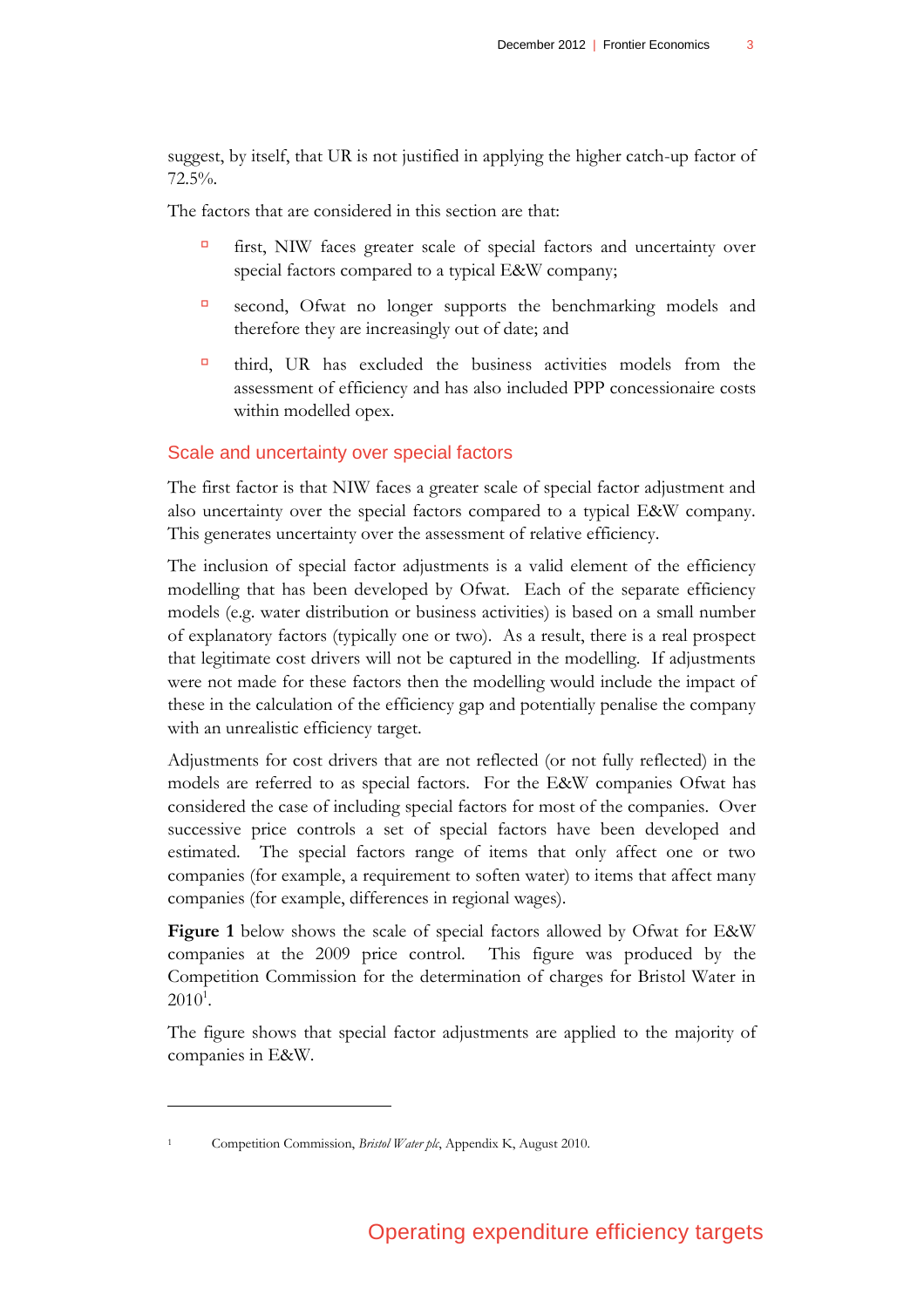

<span id="page-3-0"></span>**Figure 1.** Special factors in England and Wales PR09

Special factor allowance as a percentage of modelled opex

Source: Competition Commission, Bristol Water, 2010

When it comes to applying Ofwat's efficiency modelling approach to NIW, there are issues around special factors that increase the uncertainty around the assessment of efficiency.

**The scale of total special factors for NIW is large compared to E&W average.** For NIW, the scale of total special factors expressed as a percentage of total modelled opex is around 9%. Only two of the E&W companies have a total special factor contribution that exceeds this (see Figure above). These are smaller water only companies that face specific operating environments.

The extent of the special factors applied to NIW indicates that the efficiency models are less suited to NIW than to E&W. At one level this is not surprising given that the models were developed by Ofwat to be applied to E&W companies. It does though suggest that more caution should be applied in assessing the catch-up factor for NIW based on the modelling results.

**Process of identifying and estimating NIW special factors is ongoing.** In addition, the special factor estimates in E&W have been developed and refined over a number of price controls. This has not been the case in Northern Ireland, which is at a much earlier point in the development of economic regulation. There appears to be agreement on the side of both the regulator and the company that further work is needed on NIW's special factors.

Specifically, there is ongoing uncertainty over the estimation of the water distribution special factor. This is the largest single special factor for NIW, UR allowed a factor of  $f$ , 9.5m out of a total special factor adjustment of  $f$ , 13.1m.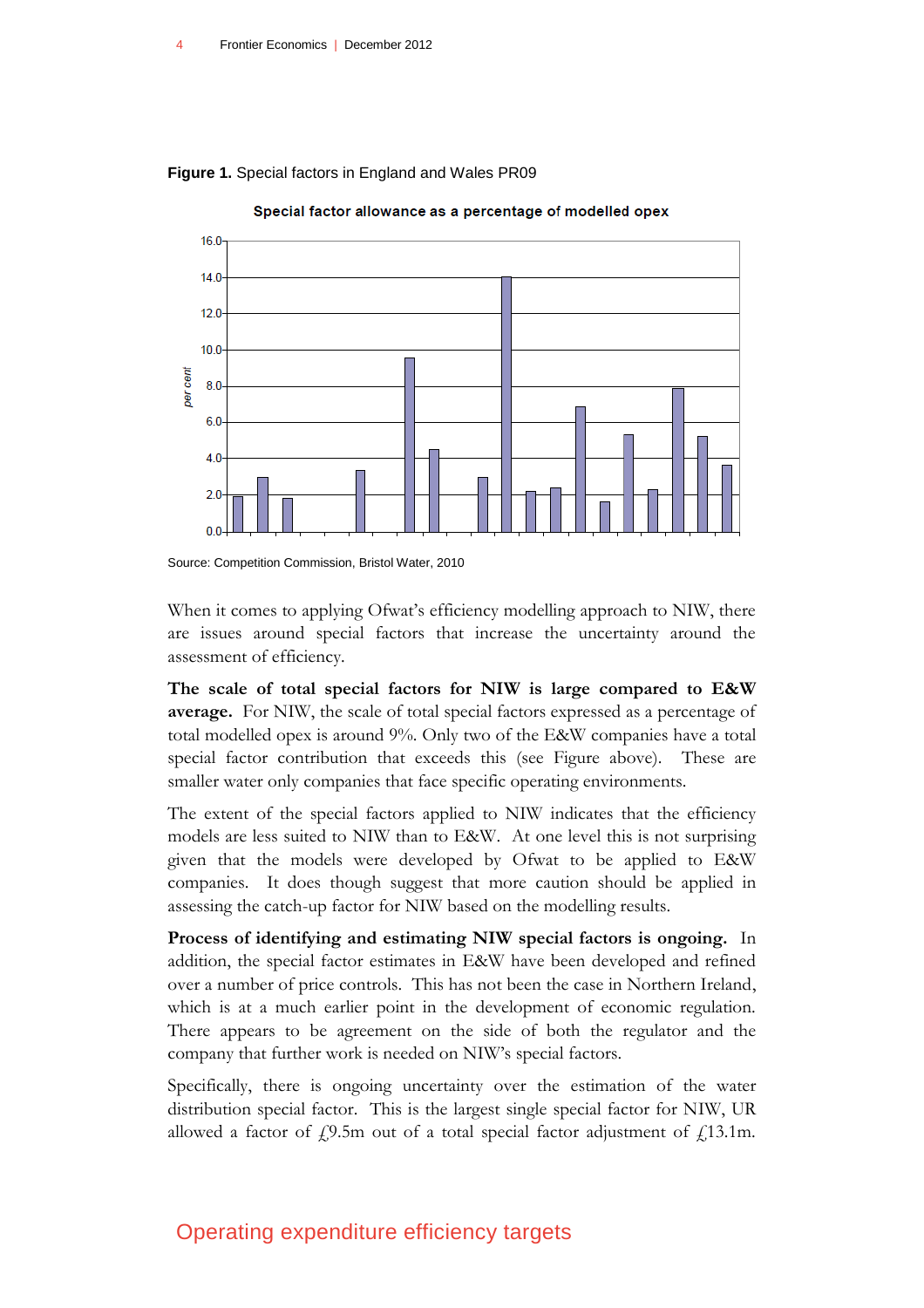There is agreement that a special factor adjustment for water distribution is required but different approaches to modelling and estimating the special factor give different results. The analysis submitted by NIW indicated a special factor of  $f<sub>1</sub>15.7m$ , while UR's modelling approach gave an estimate of  $f<sub>2</sub>9.5m$ . For the purpose of this analysis we are not considering the merits of the different models. Nevertheless, it is clear that there is not (yet) a clear definitive appraoch to estimating the special factor and UR agree that further investigation is required in advance of the next price control in 2015:

*"there is recognition that a new specification must be sought in order to better predict distribution opex and efficiency at PC15."<sup>2</sup>*

Therefore, there remains a range of uncertainty over the true value of this special factor. This uncertainty is greater than that over the estimation of special factors in E&W, which have been researched and reviewed over many years.

Furthermore, UR acknowledges (in Annex A) that there may be other special factors which have yet to be determined.

*"There may be other special factors which have yet to be determined. The scope of this two year price control is somewhat limited. Consequently, neither the company nor the Utility Regulator has pursued new special factors."<sup>3</sup>*

NIW considers that there could be a case for a significant special factor in relation to sewerage opex, and that this should be properly explored. The fact that the efficiency modelling indicates that NIW is much further from the benchmark on sewerage than water opex, provides some preliminary support for this view.<sup>4</sup>

UR assumes for PC13 that additional special factors would be offsetting and therefore have an expected value of zero. Even if this were the case it still implies that there is greater uncertainty and variation around the true value of the special factor than would be the case in England and Wales.

In summary, the extent of the special factors for NIW and the uncertainty over the estimation of the water distribution factor and the identification of further factors **would justify adopting a more cautious approach with respect to** 

<sup>2</sup> Utility Regulator, *Water and Sewerage Service Price Control 2013-2015*, Draft Determination, Annex A, page 7.

<sup>3</sup> Utility Regulator, *Water and Sewerage Service Price Control 2013-2015*, Draft Determination, Annex A, page 27]

<sup>4</sup> Note that the observation that the modelling puts NIW closer to the efficiency frontier on water compared to sewerage is apparent when the special factors are properly allocated. In UR's calculation (Annex B) this is not obvious because the special factors are allocated pro rata across water and sewerage. This is not justified as the clear majority of special factors relate to water expenditure. UR's approach makes only a minor difference to the calculation of the efficiency target but it does materially affect the calculation of water efficiency versus sewerage efficiency.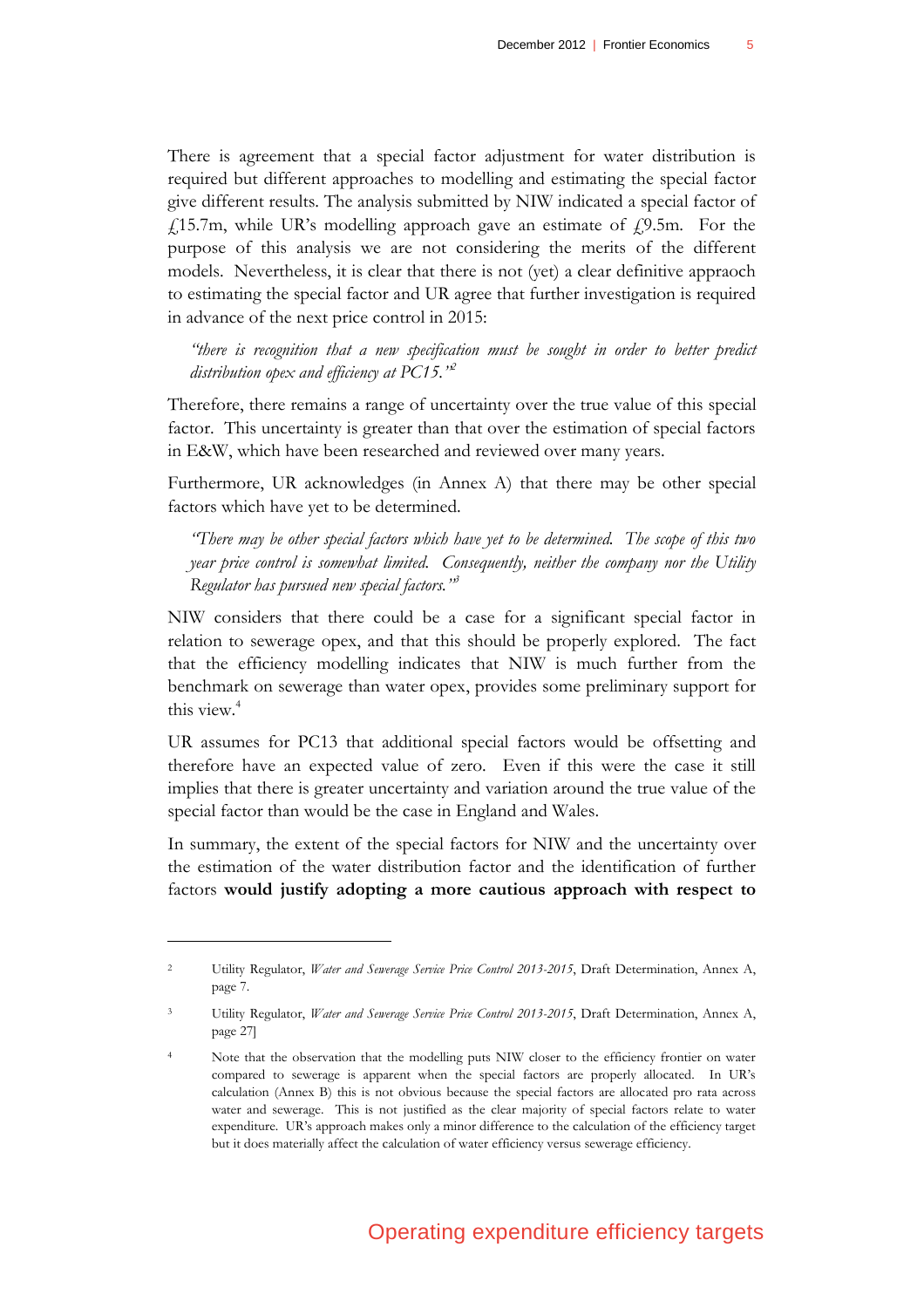**catch-up** factors. It is not consistent with applying a more aggressive assumption that used by Ofwat. It is also at odds with the more cautious approach adopted by the Water Industry Commission for Scotland in its 2002 determination (see below).

As a way of illustrating the significance of this uncertainty, **[Table 1](#page-5-0)** shows the implied catch-up factor if NIW's estimate of the water distribution special factor was correct. The Table holds all other elements of UR's proposals the same, including the 6% efficiency target. It indicates that in this scenario the 6% target would imply a catch-up rate of 80% over five years, rather than 72.5%.

|                                      | <b>UR proposals</b> | <b>Revised to allow for £15.7m</b><br>distribution factor |
|--------------------------------------|---------------------|-----------------------------------------------------------|
| <b>Allowed special</b><br>factors    | £11.9 $m$           | £18.6m                                                    |
| <b>Cost savings over</b><br>5 years  | 27.62%              | 27.62%                                                    |
| <b>Efficiency gap to</b><br>frontier | 38.12%              | 34.65%                                                    |
| Implied catch-up<br>rate             | 72.5%               | 79.7%                                                     |

#### <span id="page-5-0"></span>**Table 1.** Uncertainty over special factor estimation

Source: Frontier Economics calculations

#### Modelling process is less robust

The second area where the efficiency modelling is generating uncertainty is that the efficiency modelling is becoming less robust over time. The modelling structure was developed by Ofwat, but it has not updated the models since 2008/09.

This introduces the risk therefore that the models will become increasingly outof-date and less robust. UR has re-estimated the models using 2010/11 data available from the E&W companies. However, UR does not have access to the steps and resources that Ofwat did in developing the models.

When Ofwat was making use of this type of econometric framework, the core model would be reviewed at each price control in a thorough way. The process that Ofwat followed is summarised in Annex 1. One of the important set of tasks in this process is the validation and refinement of data. This area, in particular, is one where UR is not able to undertake the same thorough process as Ofwat. Specifically, UR cannot benefit from the feedback from E&W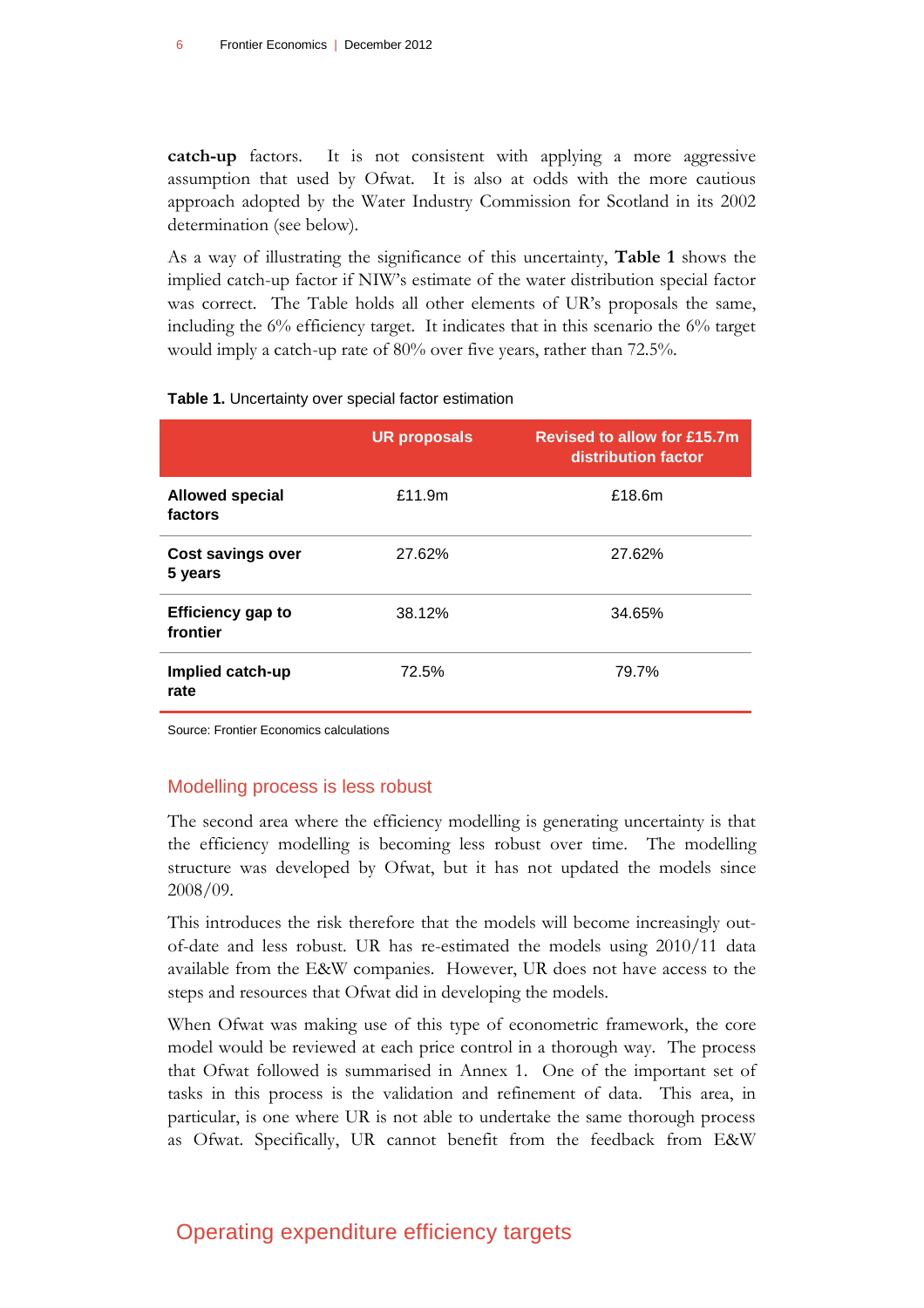companies on atypical cost items and the interpretation of data. This could be particularly important when there are issues around the data in the June Return submissions

Similarly, when it comes to the development, review and refinement of the econometric models, UR is unlikely to have the same level of resources as Ofwat and also will not receive feedback from the E&W companies on the model specifications.

The model co-efficients that UR has estimated using the 2010/11 data are different to those used by Ofwat. In some cases the changes in the model specification are material. The sample size for the water models has also reduced from 22 to 21 companies. Details of the models where the co-efficients have changed materially are shown in Annex 2. For example:

- In the water distribution model, there is a significant change in the coefficient on mains length per property from -0.713 in the Ofwat 2007/08 model to -0.376 in the UR updated model.
- In the resource and treatment model, the co-efficient on number of sources per distribution input has changed from 25.136 in the Ofwat 2007/08 model to 14.989 in the UR updated model.
- In the sewerage network model, the co-efficient on holiday population over resident population has changed from 1.253 in the Ofwat 2007/08 model to 2.150 in the UR updated model.

The changing specification of the models and the smaller sample size raises concern that the models are becoming less robust over time. This, combined with the lack of resources available to UR (including the feedback from E&W companies), it would be appropriate to apply a greater degree of caution in applying the efficiency models.

## Regulatory precedent for applying less stringent efficiency targets

There is regulatory precedent for applying a less stringent approach to catch-up and efficiency targets in the face of less robust modelling evidence. For example:

- Ofwat and UR have applied larger residual adjustments to sewerage models (20%) compared to water models (10%) to reflect the smaller sample size and less precise results from the sewerage models.
- When Ofwat used econometric models for capital maintenance efficiency (for example, at the 1999 and 2004 price controls) they applied a lower catch-up factor of 40% to the efficiency frontier. This lower catch-up factor (i.e. compared to the 60% for operating costs) reflected the fact that the capital maintenance models were less robust.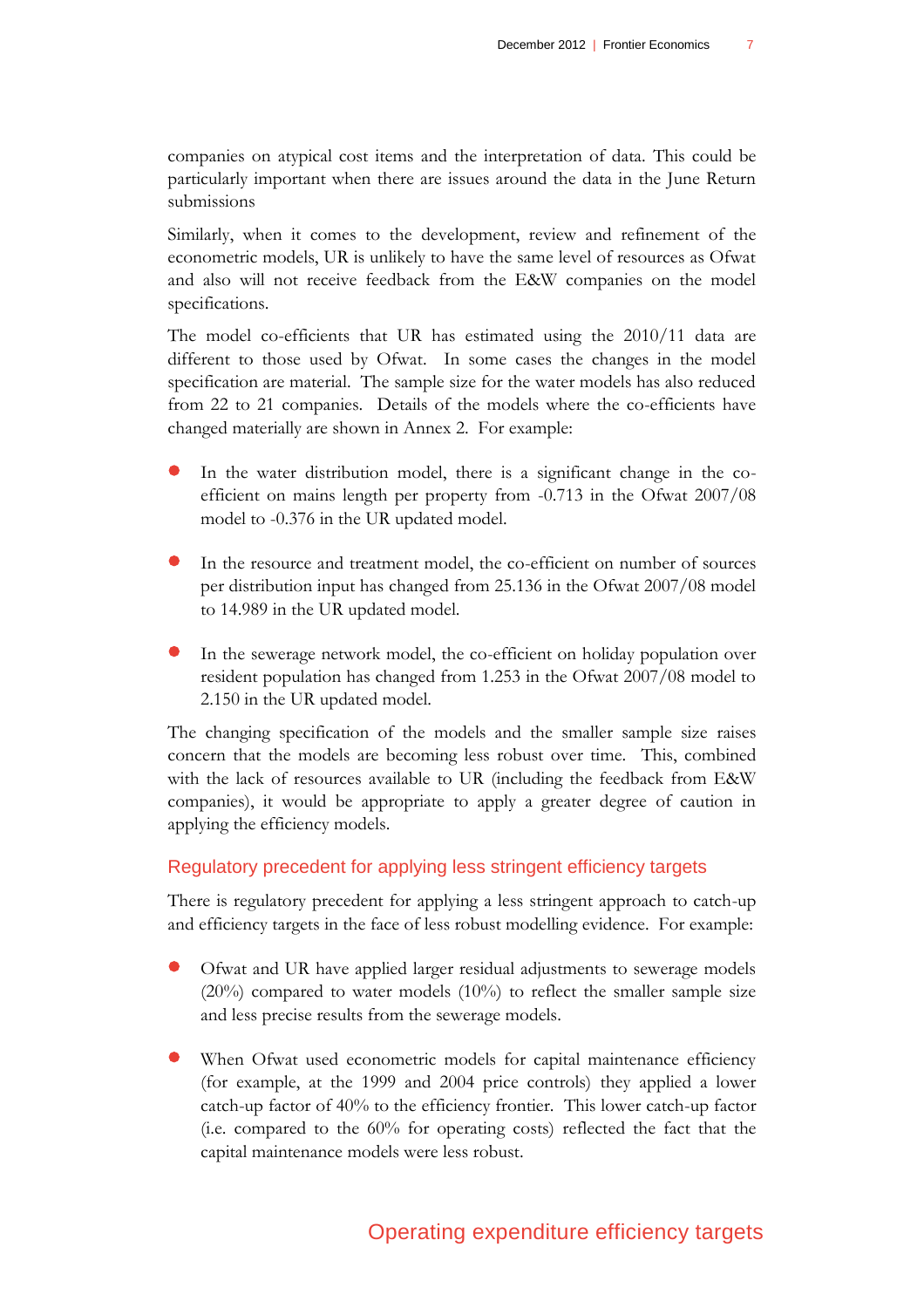Furthermore, in the 2010 determination of charges for Bristol Water the Competition Commission considered the robustness and suitability of Ofwat's modelling approach. The CC's conclusions drew a clear link between the scale of the catch-up factor and the degree of confidence in the modelling results.

*"We also emphasize that the main justification for having the 60 per cent catch-up rate over a five-year period is that there is noise in Ofwat's efficiency estimates. If it were not for this noise, a 100 per cent catch-up over a five-year period would not be an unreasonable target, especially for opex expenditure."*

This supports the view that an increase in the uncertainty associated with the modelling results, i.e. an increase in 'noise' should be reflected in a lower catchup target.

#### Treatment of business activities modelling and PPI costs

There are two final areas where UR's treatment is likely to increase uncertainty over the efficiency assessment.

First, an area of uncertainty arises from UR's treatment of the business activity modelling. UR has based its efficiency targets on modelling results that exclude the results of the business activity models. It should be noted that NIW's actual expenditure on both water and sewerage business activities is below the predicted expenditure by the model (i.e. it appears to be relatively efficient).

UR has a legitimate concern about the validity of the business activity modelling results for NIW. The reason for this is that the E&W companies undertake activities in terms of billing for household customers that are not undertaken by NIW (where household customers are not billed for water and sewerage services).

Nevertheless, there are aspects of UR's approach that raise concerns.

- First, although there is clearly a weakness with the business activities results for NIW, there is a risk in excluding it entirely from the analysis. Essentially UR is excluding a model where there is a factor that operates in NIW's favour. The risk is that there may be factors in the other models that act in the other direction, and therefore that UR's approach is one-sided.
- Second, a more direct concern is that the UR has estimated the efficiency target based on the models excluding business activities but has then applied the targets to operating expenditure including business activities. UR is implicitly assuming that NIW's underlying efficiency in business activities is the same as its measured efficiency in the other models. This is a strong assumption that does not appear to be supported by any evidence. Given the results of the modelling it seems difficult for UR to rule out that NIW's efficiency in business activities is superior to its measured efficiency in the other models.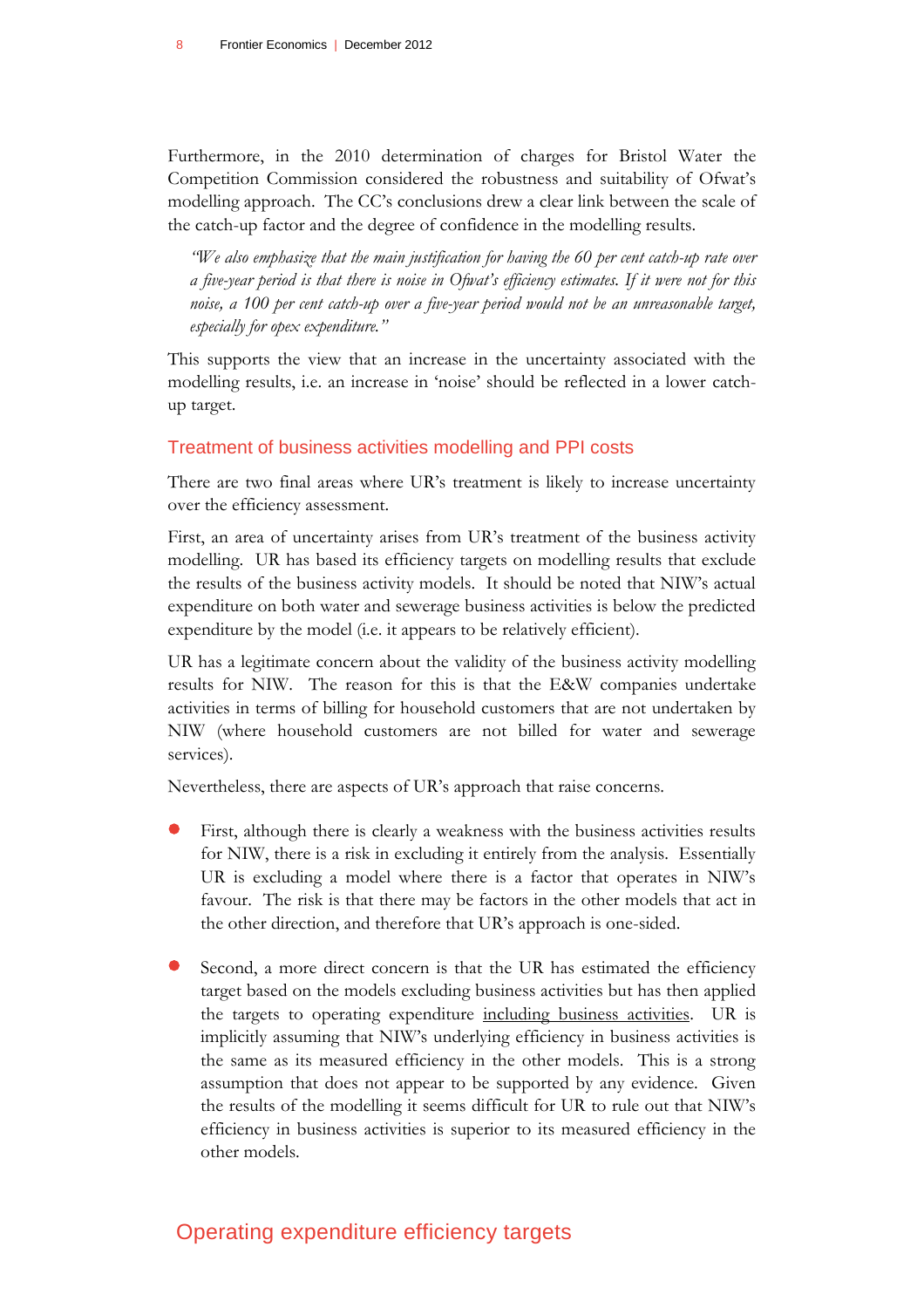UR's treatment of business activities raises additional uncertainty about its finding that NIW has an efficiency gap of 38% from the frontier.

Second, UR includes PPP concessionaire payments as part of the modelled opex. It is important to note that concessionaire payments are not an operating cost incurred by NIW. These payments are a 'third party' cost which UR uses as a proxy for cost of operating PPP assets. We understand that these costs are based solely on valuations provided by the external PPP contractors and that NIW does not subject these valuations to the normal cost verification process. This also increases the uncertainty in the assessment of NIW's efficiency.

# **Regulatory precedent on the catch-up factor**

This section considers the evidence on the catch-up factor that has been applied in other sectors. The evidence we consider does not support UR imposing a higher catch-up factor than the 60% that has been applied by Ofwat.

This is based on evidence from decisions made by other regulators and we have also considered evidence on the actual catch-up that has been achieved by E&W water and sewerage companies. We consider this evidence first.

#### E&W companies have not systematically exceeded the 60% figure

There have been two studies that have considered whether E&W companies have managed to achieve the 60% catch-up assumption that Ofwat has applied at successive price controls.

The Competition Commission considered this issue in the 2010 Bristol Water determination. The CC's analysis is summarised in **[Figure 2](#page-9-0)** which is taken from its final report.

In this figure the CC plotted the estimated inefficiency against the previous period's assessment. The line represents the target set by Ofwat based on 60% catch-up.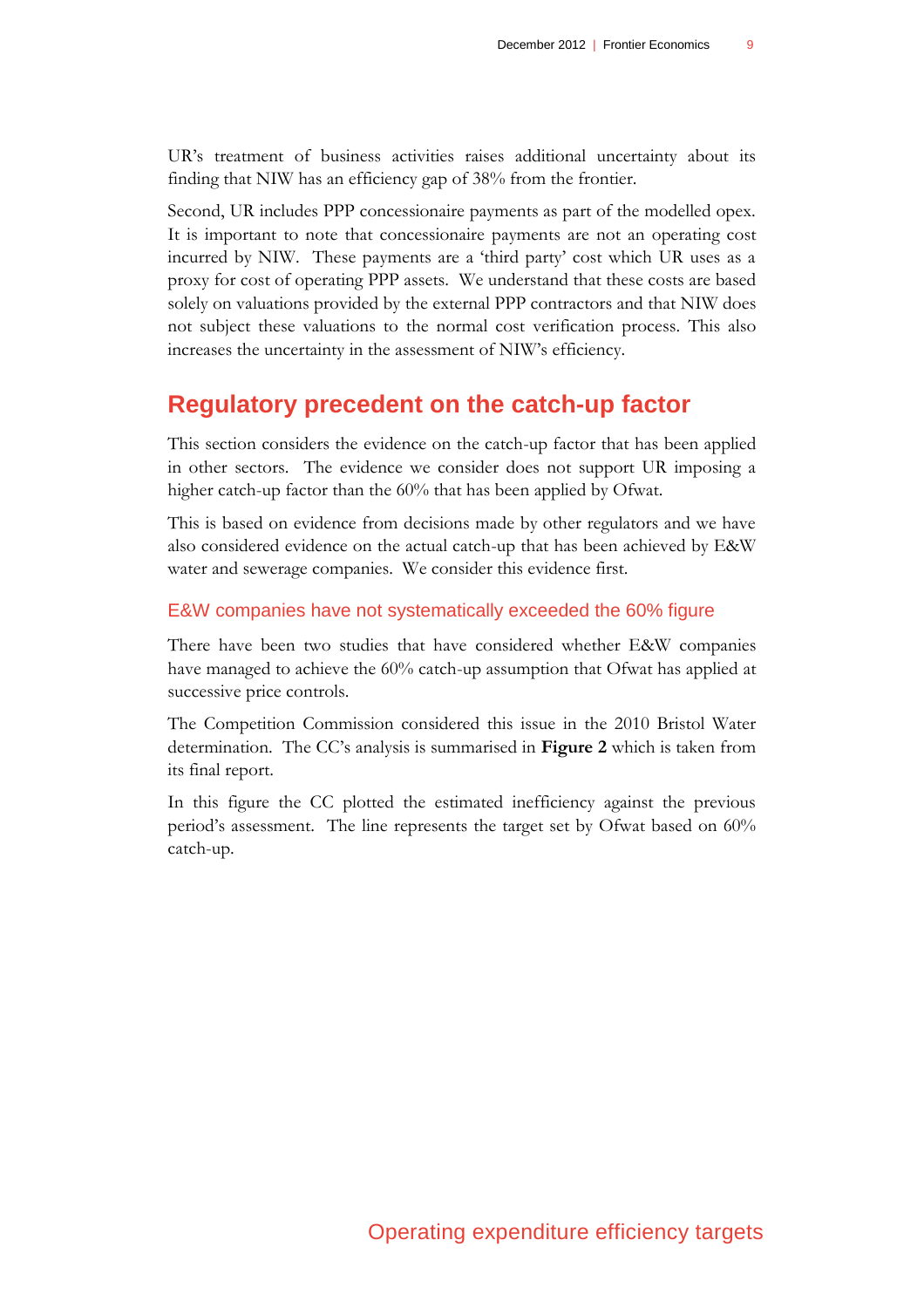<span id="page-9-0"></span>**Figure 2.** E&W performance against target



Source: CC Bristol Water 2010

If a company exceeds Ofwat's target then it would fall below the line on the figure, if it failed to meet the target then it would lie above the line. The CC's analysis revealed the following:

- In the majority of cases (two-thirds) the company did not achieve the target based on 60% catch-up.
- This result did not vary depending on the starting point. In other words, companies with a high degree of assessed inefficiency were just as likely to fail to achieve the target.

The CC concluded that:

*"Fewer than one-third of observations lie on or below this line, suggesting that the majority of companies do not meet the catch-up efficiency targets."* 5

#### *Reckon time-series approach*

The previous analysis on this issue was undertaken by Reckon in 2008. They undertook a study on Ofwat's econometric models for UKWIR. Reckon developed a time series model based on 9 years of historical data for E&W companies.

<sup>5</sup> Competition Commission, *Bristol Water plc*, Appendix K, August 2010.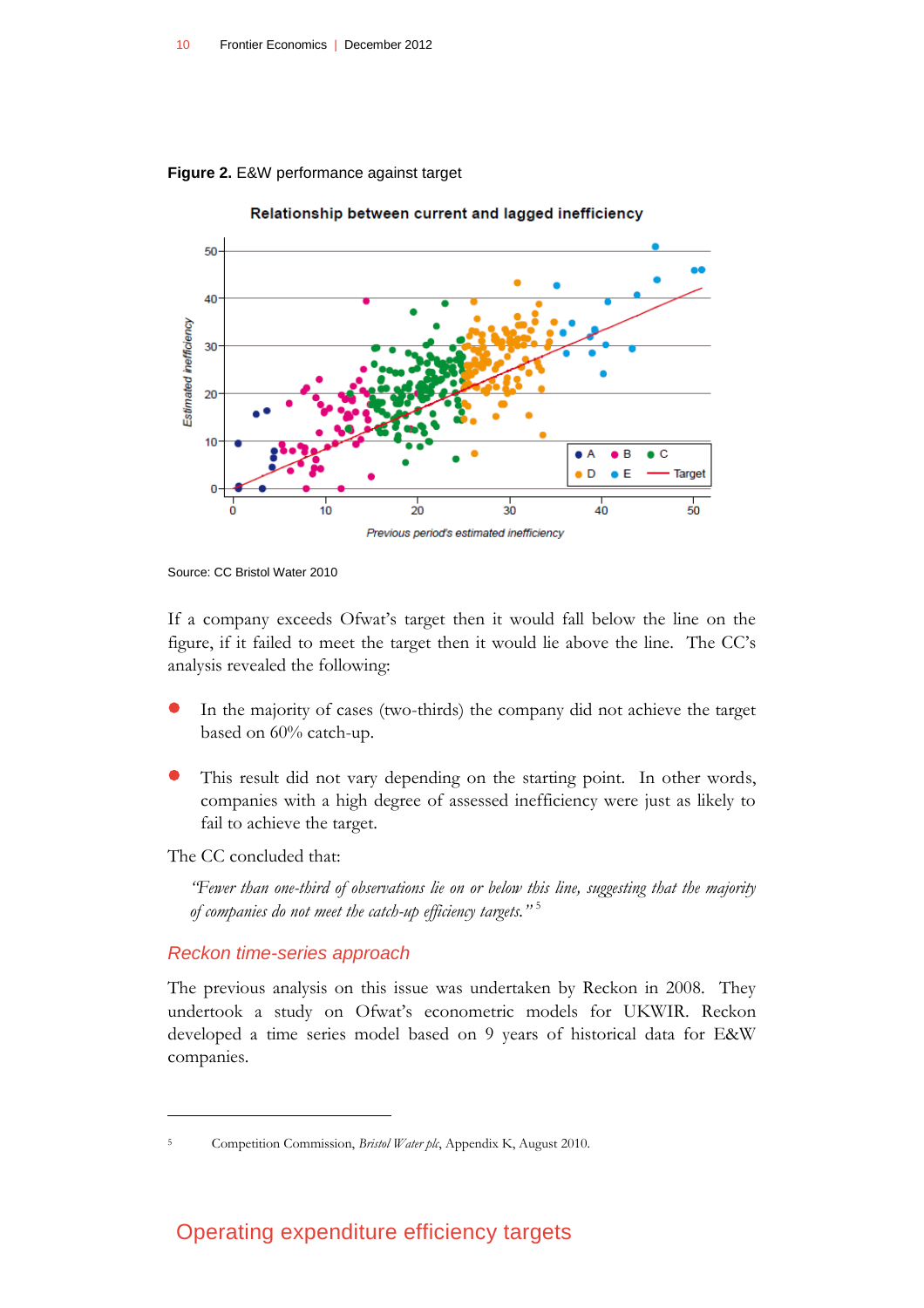The Reckon study adopted the following approach:

- It measured unobserved cost differences, these being cost differences between companies that are not accounted for by explanatory variables or special factors in the model.
- It could be assumed that these unobserved cost differences in the model were inefficiencies.
- Efficiency catch-up was measured as these unobserved cost differences reducing over time.
- Reckon estimated that 65% catch-up over 5 years was implied using this measure.

However, as Reckon acknowledge the weakness with this interpretation of the results lies in the assumption that all unobserved cost differences were inefficiencies. We can decompose unobserved cost differences into:

- Inefficiencies unobserved cost differences that can be caught-up over time; and
- Systematic cost differences unobserved cost differences that will never reduce over time. These costs should not be subject to the same efficiency catch-up modelling because they are not inefficiencies.

The Reckon model assumes that all unobserved cost differences can be caughtup. This is inaccurate because not all systematic cost differences have been accounted for. As stated in the report, the 65% catch-up estimate is an upper bound of the true scope for efficiency catch-up.

#### Other regulatory decisions on catch-up factors

We have also considered catch-up decisions by WICS for Scottish Water and ORR for Network Rail.

#### *Scottish Water*

WICS have determined the appropriate catch-up factors to apply to Scottish Water in three price determinations: 2002, 2006 and 2010.

#### **2002 determination**

In 2002 WICS imposed a catch-up factor of 80% applied over 4 years. WICS's methodology involved a benchmarking exercise that identified that water companies costs would need to fall by 44% to reach the frontier. WICS assumed that 80% of this gap would be closed over a five year period from 2001/02 to 2005/06 (i.e. including the last year of the current period). The 80% catch-up was profiled as set out in Table 2 below: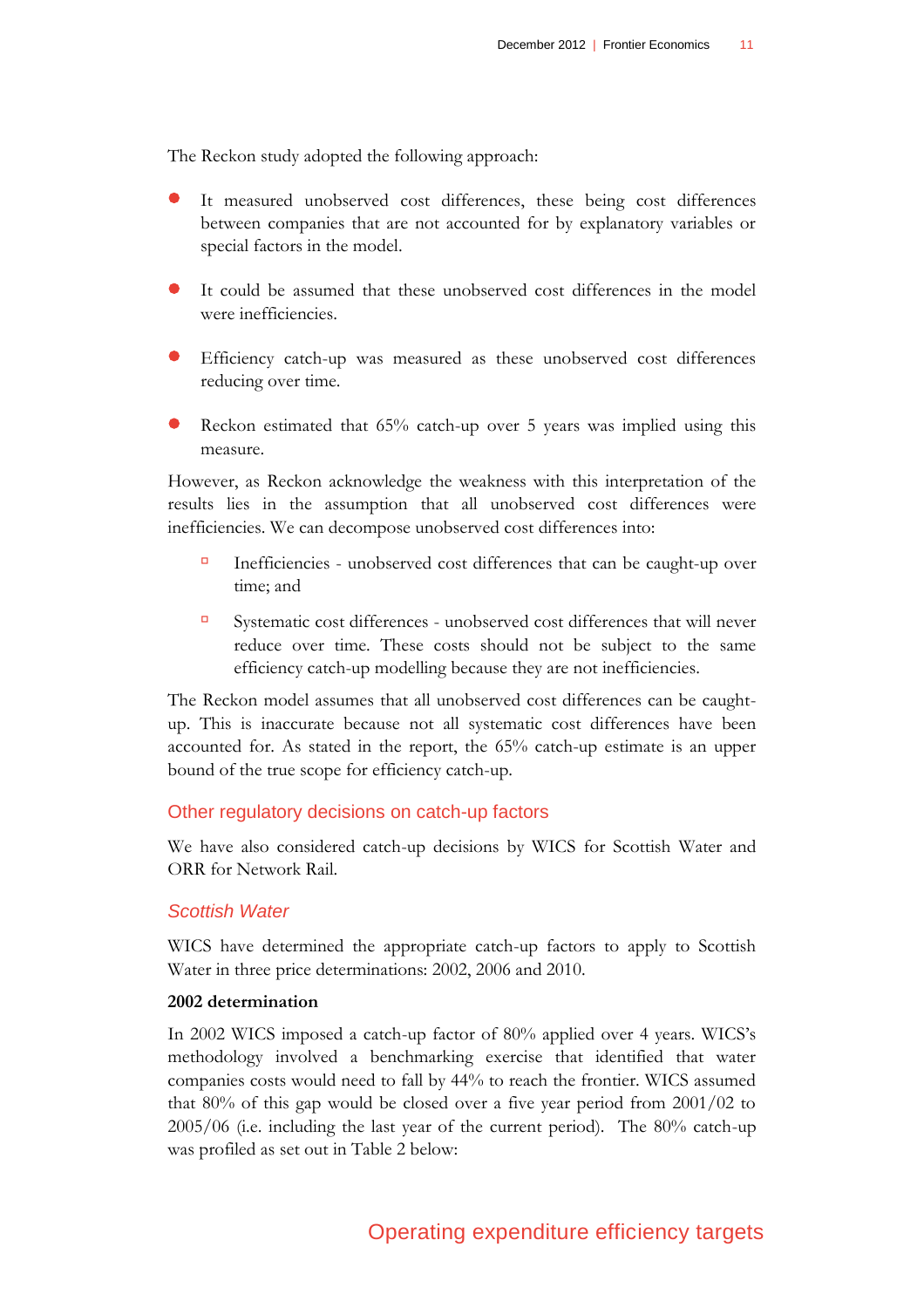|                                        | 2001/02<br>(pre review<br>period) | 2002/03 | 2003/04    | 2004/05 | 2005/06 |
|----------------------------------------|-----------------------------------|---------|------------|---------|---------|
| Profile of WICS<br>catch-up target     | 10%                               | 30%     | <b>20%</b> | 10%     | 10%     |
| Annual opex real<br>reduction targets* | 4%                                | 13%     | 10%        | 5.5%    | 5.5%    |

#### **Table 2.** Profile of WICS catch-up target of 80%

\*Source: Table 18.1 Strategic Review 02-06, Section 4

Therefore the catch-up was focused in the first two years of the new price control period. There are three important considerations relating to this catch-up assumption:

- First, the efficiency frontier was set on a different basis to Ofwat's methodology;
- Second, the extent of the catch-up was dependent on the merger of the three water authorities that went to form Scottish Water; and
- Third, the opex allowance for Scottish Water included significant funding for measures to improve efficiency.

The frontier was calculated by WICS based a group of comparable companies from the E&W industry. It did not reflect the more efficient company that Ofwat used as the frontier benchmark in its analysis. WICS identified three companies (Northumbrian, South West and Yorkshire) who most closely resembled the three Scottish authorities<sup>6</sup>. The rankings and banding of these companies in 1999-2000 is summarised below in Table 3.

WICS assessment of the efficiency gap was based on the ranking of the lower of the comparator companies, thus reducing the size of the efficiency gap further compared to the Ofwat methodology.

There were a number of other differences in approach to assessing efficiency:

 WICs carried out an alternative assessment of the efficiency gap to validate the efficiency modelling results.

 $\overline{a}$ 

<sup>6</sup> WICS, SR02 FD Section 2 Chapter 7 P76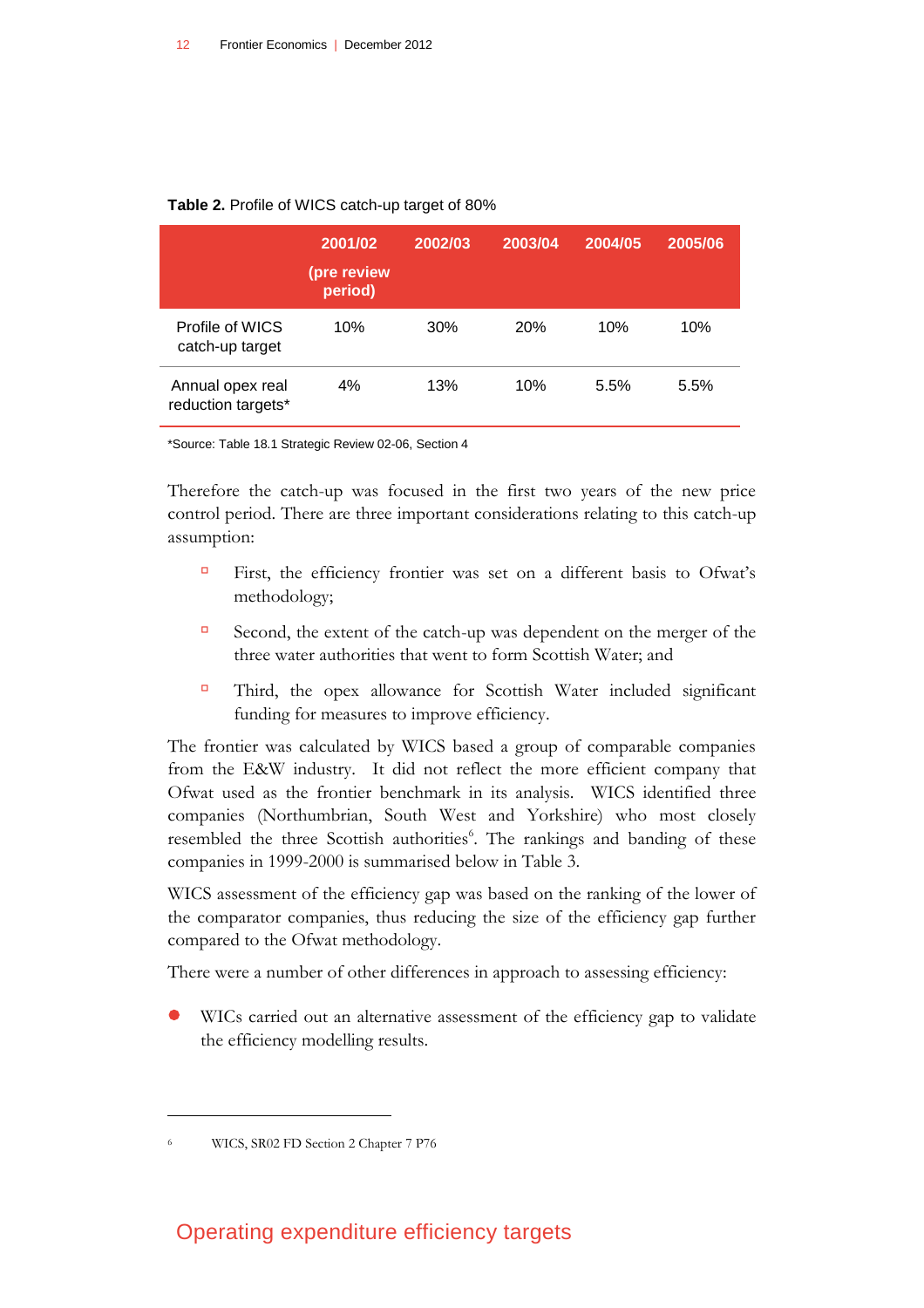- WICS made a number of adjustments to Ofwat models to better reflect local issues. For example they amended explanatory factors in the water resource and treatment model (WICS included different source types) and in the small wastewater treatment works model (WICS extended banding to include many small WWTW in Scotland and gave these works a higher unit cost).
- Benchmarking included the full costs incurred by the companies for leakage targets, domestic metering and other imposed costs not faced in Scotland.

|              | <b>Water band</b> | <b>Water rank</b> | <b>Sewerage</b><br>band | <b>Sewerage</b><br>rank |
|--------------|-------------------|-------------------|-------------------------|-------------------------|
| Northumbrian | Α                 | 2 <sup>nd</sup>   |                         | 9 <sup>th</sup>         |
| South West   | С                 | 9 <sup>th</sup>   | C                       | 8 <sup>th</sup>         |
| Yorkshire    | в                 | 8 <sup>th</sup>   | в                       | 3 <sup>rd</sup>         |

#### **Table 3.** WICS comparators in 2002

\*Source: WICS Strategic Review 02-06

Second, the extent of the catch-up was dependent on the merger of the three water authorities that went to form Scottish Water.

In addition WICS also identified that the scale of catch-up would be lower if the merger of the Scottish water authorities did not proceed. They concluded that the catch-up would be  $50\%$  by  $2005/06$  rather than  $80\%$ .

The third factor is that the opex allowance determined by WICS included  $f$ , 200m of Spend to Save funding. These allowances were profiled to match the profile of efficiency savings.

These factors are important in understanding the context of the 80% catch-up target imposed by WICS in 2002. It is therefore not directly comparable to the approach adopted by UR in the draft determination.

#### **2006 determination**

In the 2006 determination WICS imposed a 50% catch-up over 4 years. This is broadly equivalent to Ofwat's 60% over 5 years. The assessment of efficiency was based on evidence from a number of modelling formulations including the Ofwat models, the Ofwat models extended to include Scottish Water data, and an alternative model. WICS placed greater weight on the model results that implied a lower efficiency gap.

The catch-up target should also be seen in the context of an overall increase in the opex allowance, partly reflecting additional opex relating to enhancements.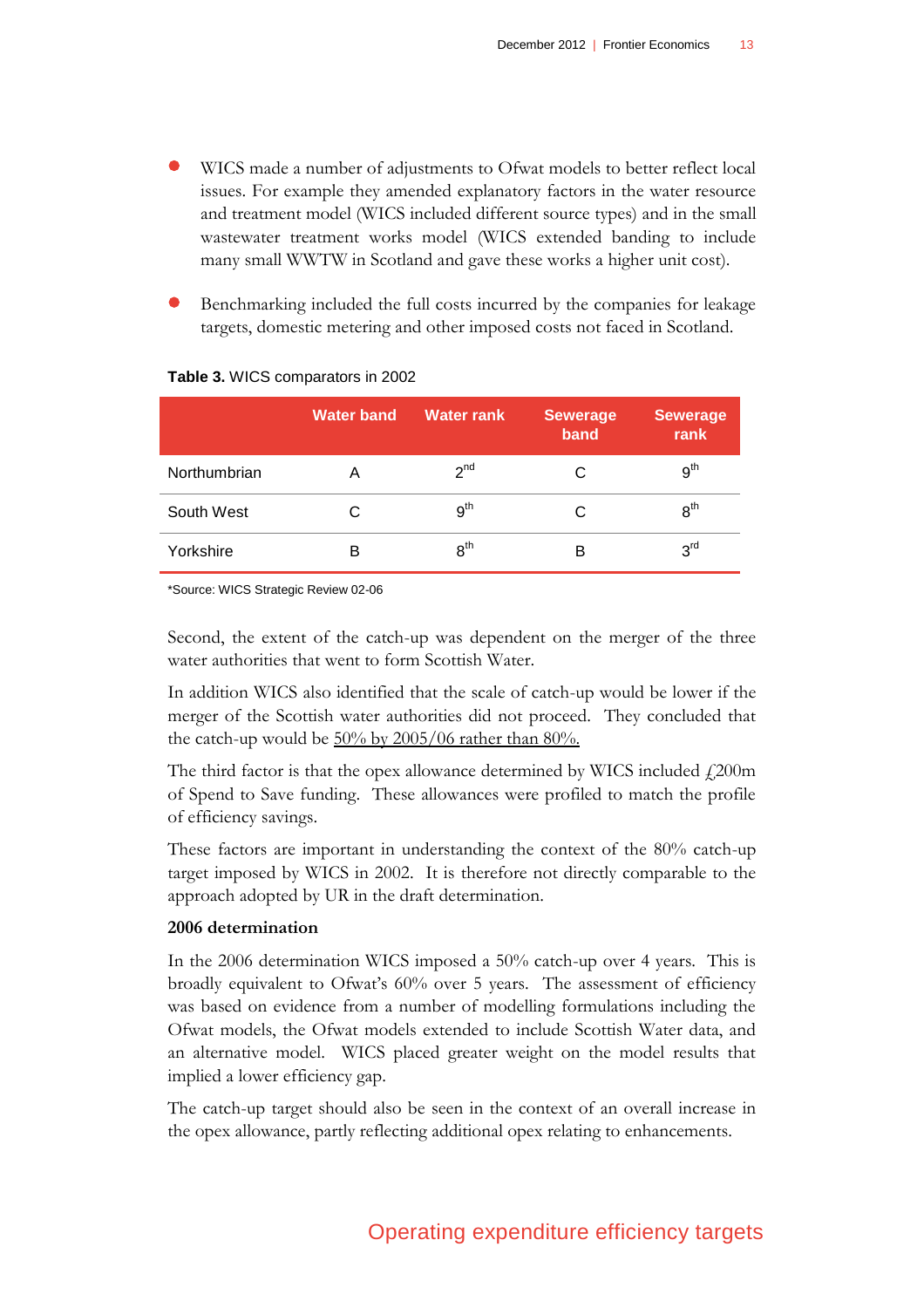WICS allowed new operating expenditure to deliver general improvements in the 2006-10 regulatory period. **[Table 1](#page-5-0)** shows the profile of allowed total operating expenditure over the period.

| Table 4. Summary of allowed total operating costs for 2006-10 (real terms) |  |  |  |  |
|----------------------------------------------------------------------------|--|--|--|--|
|----------------------------------------------------------------------------|--|--|--|--|

|                       | 2006/07 | 2007/08 | 2008/09 | 2009/10 |
|-----------------------|---------|---------|---------|---------|
| Total allowed<br>opex | £400.1m | £408.4m | £429.4m | £448.7m |

Source: WICS, The Strategic Review of Charges 2006-10: The final determination

WICS allowed Scottish Water's operating costs to be 8.4% higher by the end of the regulatory period.

#### **2010 determination**

In the 2010 determination WICS applied a 100% catch-up to the upper quartile performance rather than the frontier.

*"Scottish Water's recent improvements in performance mean that the Commission can now set a new challenge on behalf of customers. It expects Scottish Water to match upper quartile performance for the United Kingdom on both levels of service and operating costs. Scottish Water should do this by 2013-14 at the latest. Upper quartile performance is defined as the average of the second and third placed water and sewerage companies that was achieved in 2007-08. As this paper goes on to show, this will require considerable, but achievable further improvement by Scottish Water."<sup>7</sup>*

This approach was accepted by Scottish Water:

*"We accept 100% catch-up of the efficiency gap to the third ranked leading company by the end of the regulatory control period and welcome the inclusion of a glide path in Staff Paper 6 when calculating the total operating cost allowance, prior to deriving the average annual operating cost allowance."<sup>8</sup> SW response*

This approach to setting the efficiency target is different in a number of respects to the Ofwat approach.

 The frontier approach used by Ofwat involves choosing an appropriate company as a benchmark from which the efficient frontier is constructed and companies' efficiency gaps are calculated (in Ofwat's case using 60% catch-up).

WICS, SR 10, Staff Paper 6

Scottish Water, Response to draft determination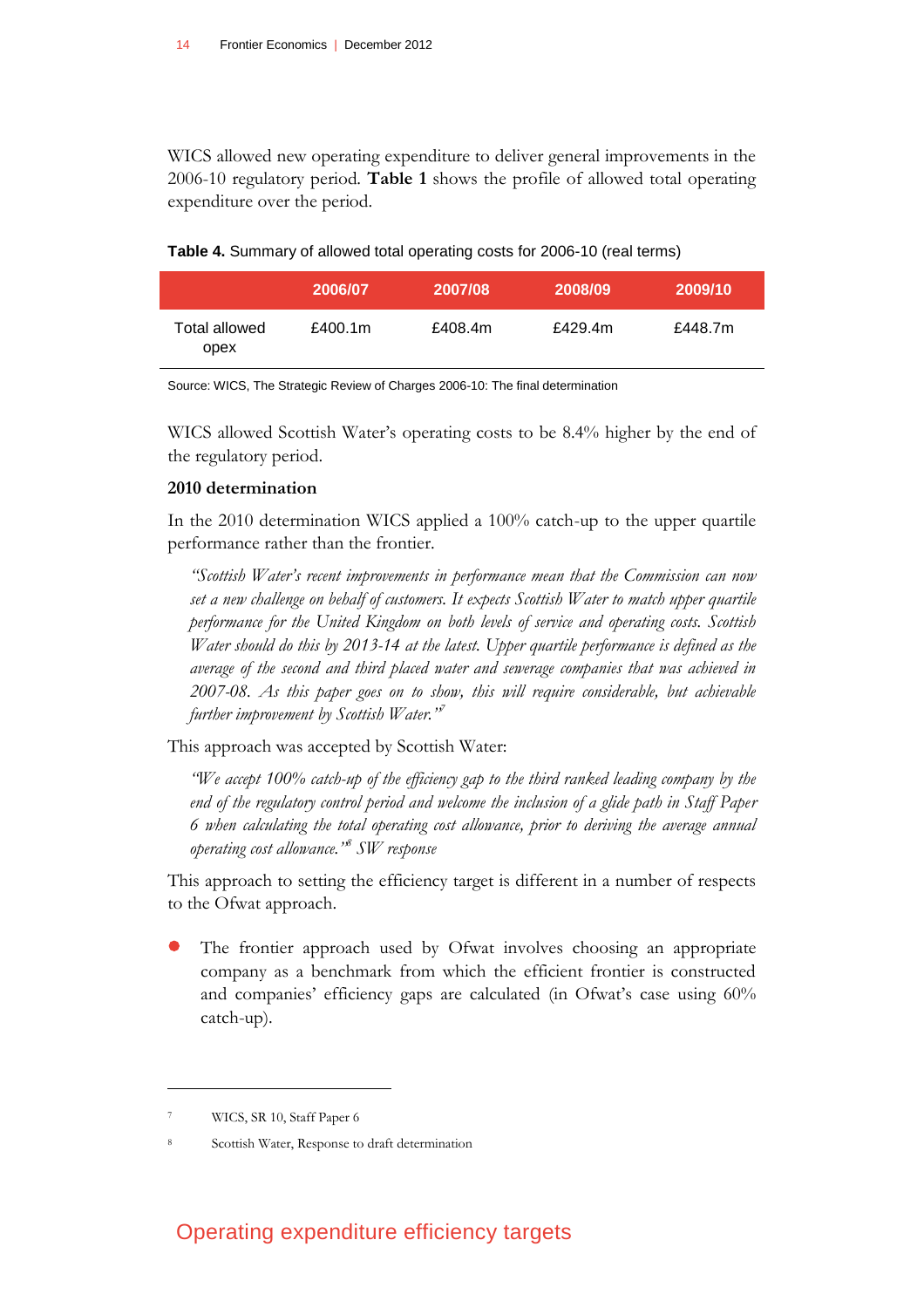- Upper quartile performance is defined as the average efficiency score between the second and third companies (out of the ten E&W water and sewerage companies) based on companies' rankings. In this case WICS applied a 100% to this level.
- The percentage catch-up based on the two different approaches cannot be directly compared. This is because they are measuring catch-up relative to a different benchmark. The WICS 2006 approach would imply a higher overall efficiency target than the Ofwat approach for a company that was significantly inefficient, but a lower target for a company that was relatively close to the upper quartile.

Overall, in the 2010 determination Scottish Water was set efficiency targets that were relatively modest. In particular, controllable opex was expected to fall from  $\text{\emph{1}}296$ m to  $\text{\emph{1}}278$ m by 2015 (in real terms). This represents only a 6% fall over the 5 year period.

### *ORR – catch-up for Network Rail*

In the 2008 price control for Network Rail, ORR applied a 66% catch-up factor over a five year period. This was based on catch-up to the upper quartile performance.

*"[W]e decided to profile further significant efficiency improvement (to catch-up the efficiency gap) over ten years (in both CP4 and CP5). We recognised that many of the further cost savings that the company needs to make may be difficult to achieve and significant implementation of new technologies and working methods. Given the challenges Network Rail faces in CP4 we decided that it is right to give the company sufficient time to do this and not to expect that the efficiency gap can be closed completely in CP4.*

*We judged that ten years is an appropriate time period for Network Rail to close the gap to its peers. This necessarily required a large degree of judgement but we have examined the rate of change that other regulated industries have achieved and we have considered some of the specific changes Network Rail may make to reduce its costs (and the speed at which these could be made). We took account of Network Rail's own aspirations to achieve 'world class' status, although the company has not set out a date for when it hopes to achieve this. We*  considered that a balance of making two-thirds of the improvement in CP4 and one-third in *CP5 is appropriate."<sup>9</sup>*

The relevant features of this approach are as follows.

 As with the WICS approach in 2010, the efficiency target was set as a catchup towards the upper quartile performance as opposed to the frontier

ORR, Periodic review 2008, page 162.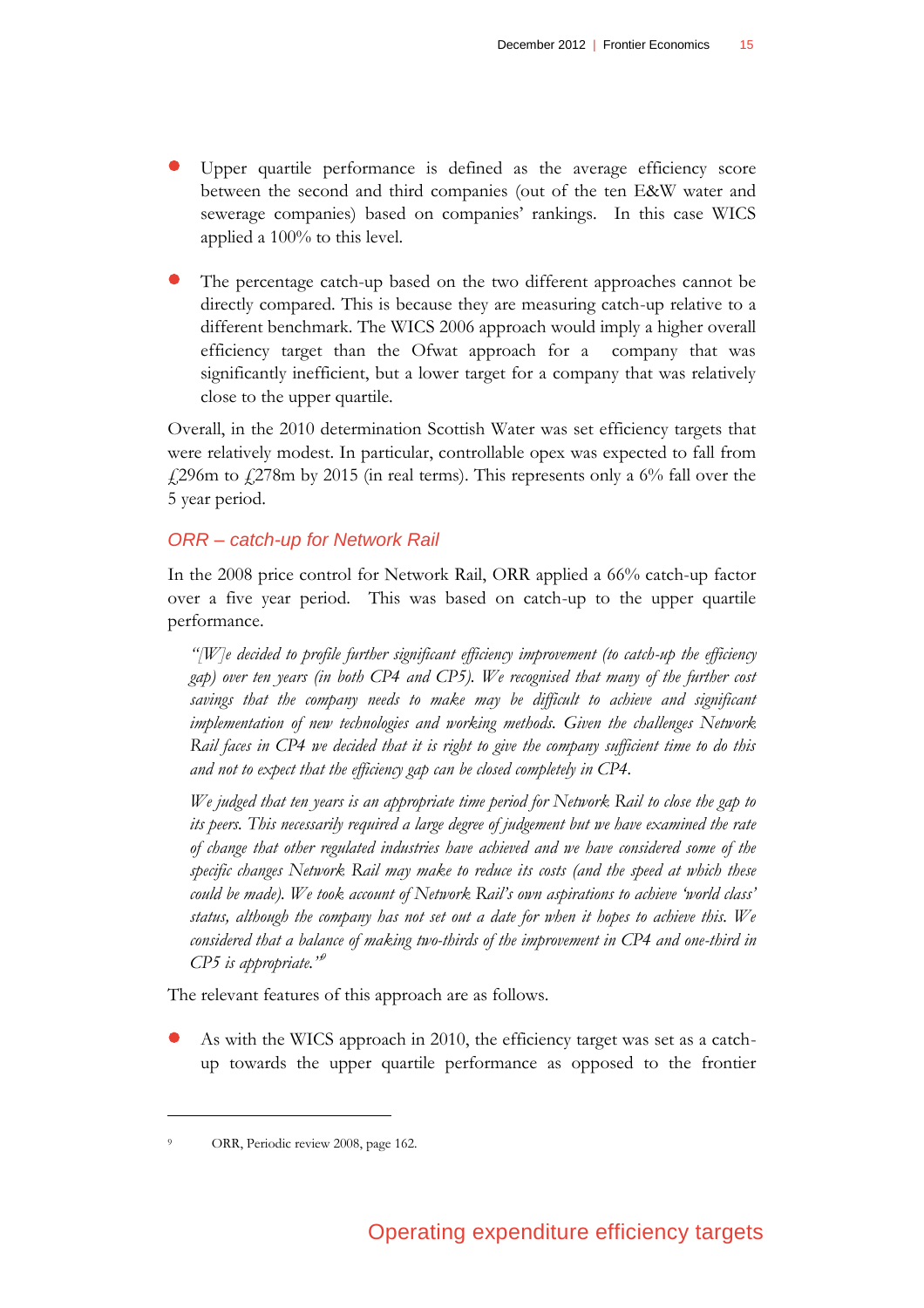performance. As a result a 66% catch-up to the upper quartile would result in lower efficiency targets than 66% catch-up to the frontier performance.

 ORR identified the relevant efficiency benchmarks based on an extensive analysis considering a variety of sources of evidence. This included topdown and bottom-up assessments of efficiency, separate studies for different components of operating and maintenance expenditure. This focus on multiple sources of evidence would help to improve the reliability of the efficiency assessment.

The efficiency target imposed by ORR on Network Rail was 4.9% per year, compared to NIW's draft determination target of 6% per year. The assessed efficiency gap of 35% was broadly similar to UR's assessed gap for NIW of 38%.

#### Conclusions on regulatory precedent

Overall, the following conclusions can be drawn from the regulatory precedent on setting efficiency targets.

- The regulatory precedent does not support a catch-up target of more than 60% catch-up to an efficiency frontier.
- The examples where higher catch-ups than 60% have been implied involve specific characteristics that distinguish them from the NIW determination. The specific characteristics include a situation where the savings are based on merger savings (WICS 2002) or are applied as catch-up to upper quartile performance rather than frontier performance (WICS 2010 or ORR 2008).
- The analysis undertaken by the CC in the Bristol Water determination illustrated that the E&W companies have typically not exceeded Ofwat's 60% catch-up assumption.

# **Evidence on cost savings actually by utilities after privatisation or regulatory reform**

This section considers the actual efficiency performance achieved by utilities following privatisation or a move to a new regulatory model. It considers whether a  $6\%$  is justified given this experience.

#### Data from previous Frontier analysis

Previous analysis by Frontier for NIW (2010) showed that 6% cost savings per year represented a challenging target that only a few utilities have been able to achieve since privatisation. This considered evidence from a number of sources: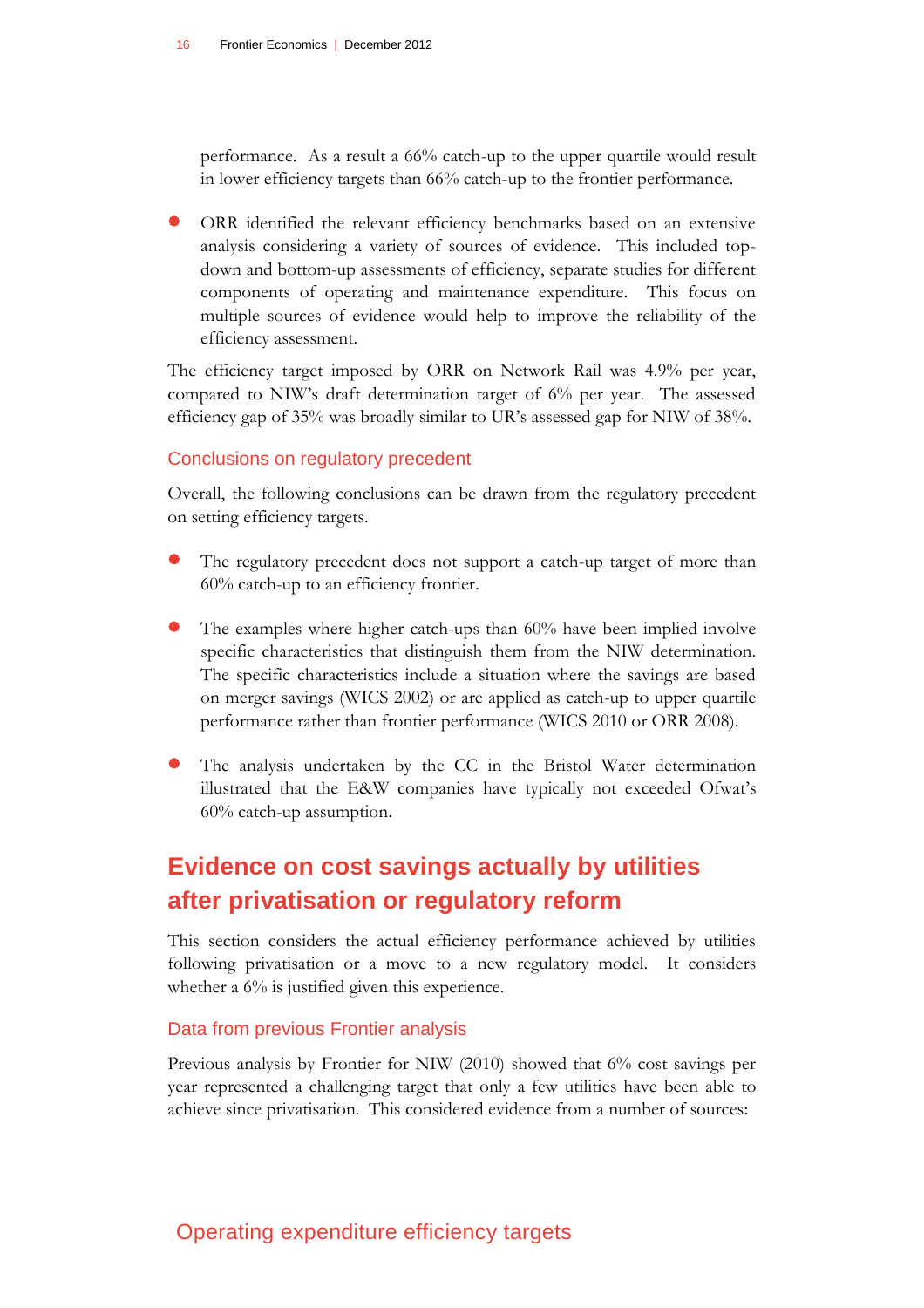- Analysis by Transco suggested that the compound annual reduction in real unit operating expenses (RUOE) for a number of regulated UK sectors since privatisation has been 4.8% on average.
- Similar analysis by the CAA that adjusted for changes in volume suggests a slightly lower average reduction in RUOE of  $3.4\%^{10}$ .
- The England and Wales water and sewerage companies had, since 1993, achieved a much smaller reduction in RUOE of  $2.9\%^{11}$ .
- Data presented by WICS<sup>12</sup> on efficiencies achieved by England and Wales water companies over five year periods in the late 1990s suggested that the achieved opex savings have been higher. Utilising this data it could be suggested that the achieved reductions in base service operating expenditure range from 4.1% per year for the companies deemed to be most efficient and 6.6% per year on average for those companies deemed to be less  $efficient<sup>13</sup>$ .

This data is shown in Figure 3 below. WICS calculated the operating cost reduction that had been achieved over a five year period – choosing the best period for each company. Only two companies have achieved savings of over 30% over a five year period. For comparison, UR is assuming a 28% reduction in opex over five years.

<sup>10</sup> LECG, (2008), *Top down analysis of efficiency assumptions in the UK regulator sector,* 22 January 2008

<sup>11</sup> LECG, (2008), *Top down analysis of efficiency assumptions in the UK regulator sector,* 22 January 2008

<sup>12</sup> WICS, SR026 Section 4.

<sup>13</sup> Based on companies 1992 Ofwat efficiency banding. For companies for deemed less efficient the average reduction is presented.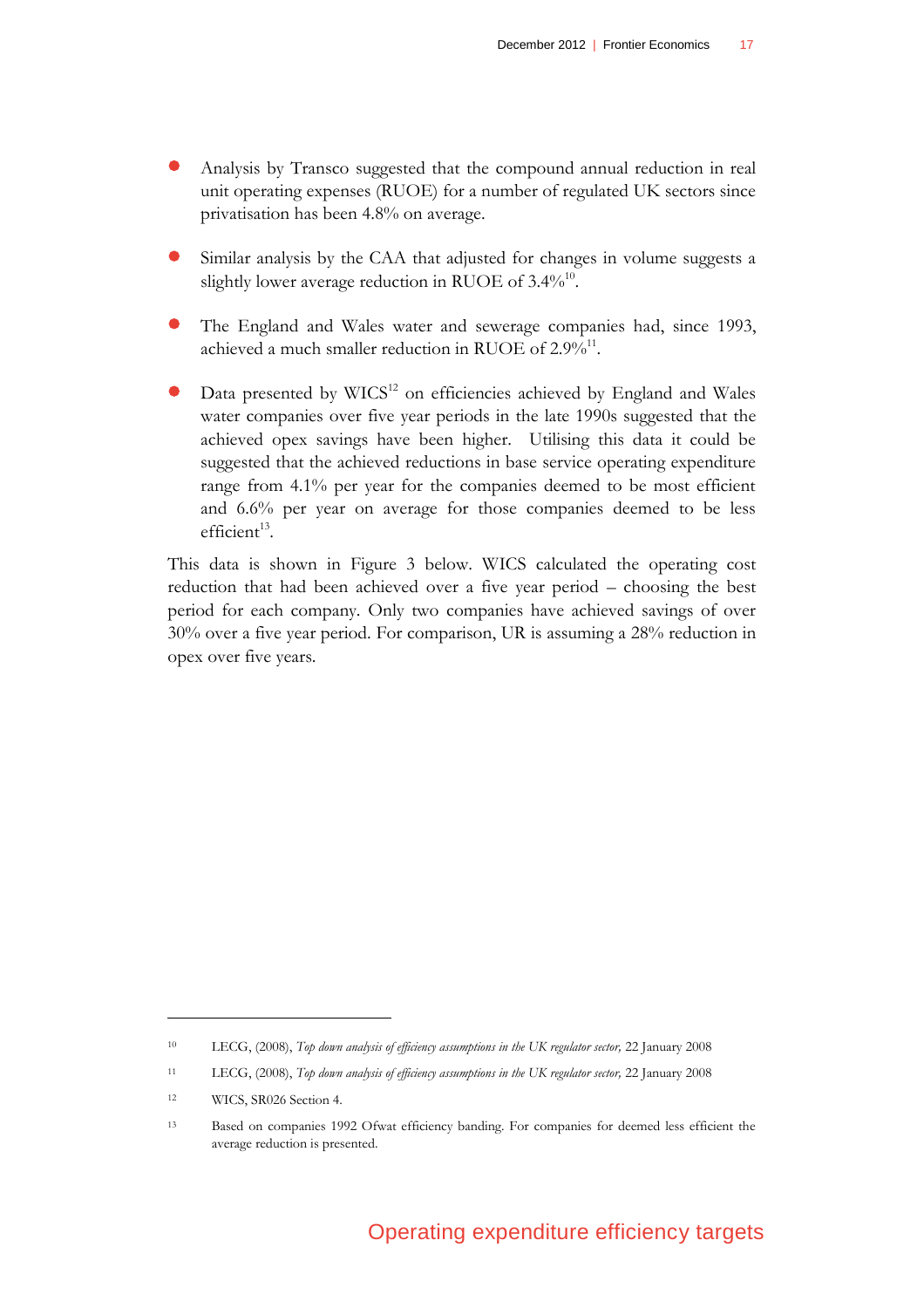| Five year real % reductions in base service operating expenditure |      |      |             |
|-------------------------------------------------------------------|------|------|-------------|
|                                                                   | From | To   | % reduction |
| Anglian                                                           | 1994 | 1999 | 27          |
| Dŵr Cymru                                                         | 1996 | 2001 | 26          |
| North West                                                        | 1996 | 2001 | 19          |
| Northumbrian                                                      | 1994 | 1999 | 34          |
| Severn Trent                                                      | 1994 | 1999 | 21          |
| South West                                                        | 1995 | 2000 | 29          |
| Southern                                                          | 1996 | 2001 | 39          |
| Thames                                                            | 1995 | 2000 | 18          |
| Wessex                                                            | 1993 | 1998 | 27          |
| Yorkshire                                                         | 1994 | 1999 | 22          |

**Figure 3.** Opex reductions by E&W companies over 5 years

#### Source: WICS

In Scotland, Scottish Water did manage to achieve the efficiency savings set out by WICS in the 2002 price review. While, Scottish Water achieved these savings at a fairly even pace, it is significant to note that it did not meet the challenging targets set by WICS in the early years of the period.

#### **Figure 4.** Scottish Water opex savings



Source: WICS

It should be noted that savings shown above include merger savings. WICs estimated that potential for merger savings ranged from a minimum of  $\text{\emph{f}}36$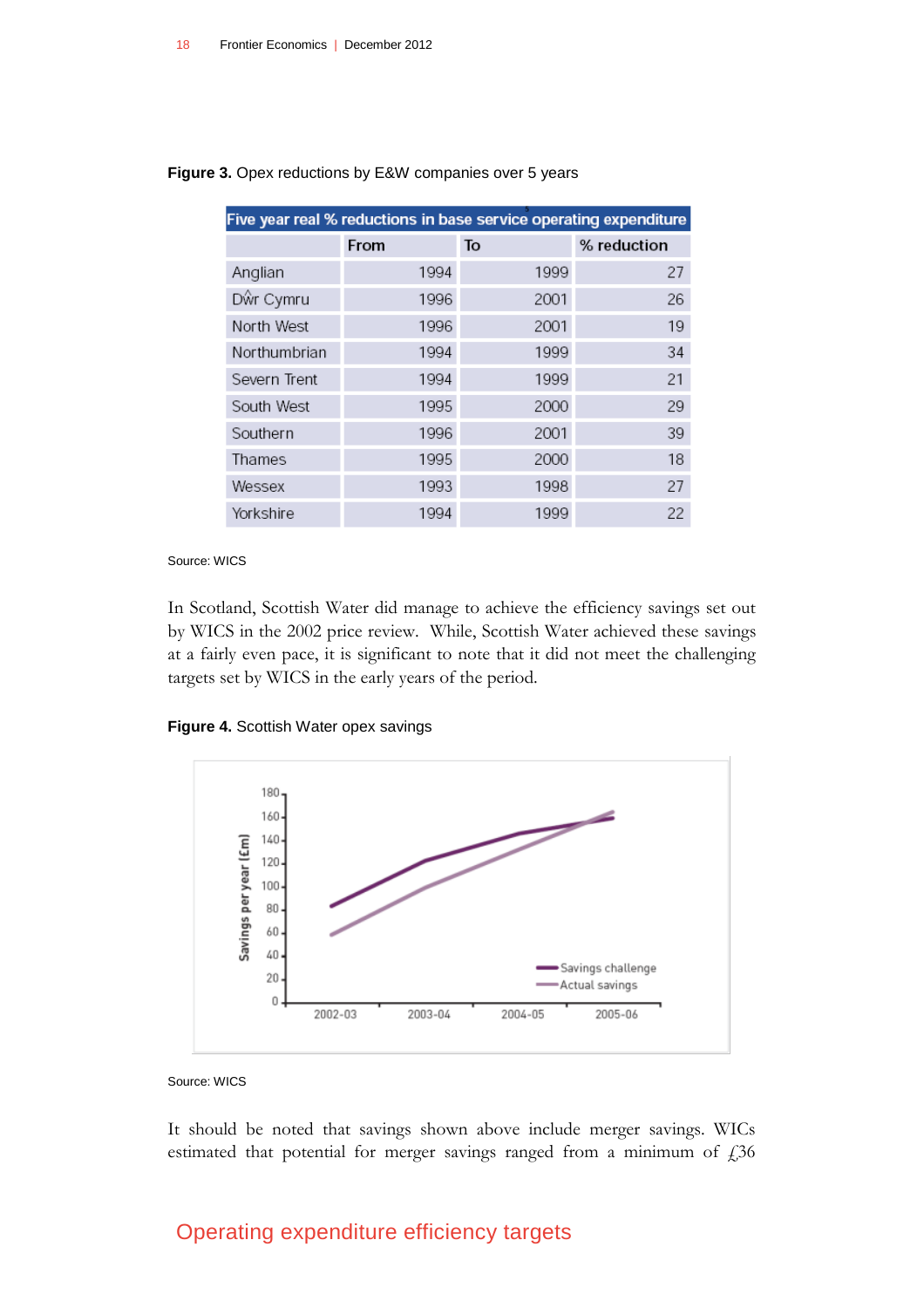million to  $\frac{1}{2}$  million. Therefore, it would be reasonable to assume that upto one third of total savings delivered in this period could be attributed directly to the merger of the three authorities.

#### Recent analysis by CEPA for ORR

ORR, as part of the preparation for the next price control for Network Rail, has also commissioned CEPA to estimate efficiency performance based on changes in RUOE. The study considered the efficiency savings for a number of utility sectors in the period since privatisation / regulation. The study covered the efficiency savings for the water and sewerage sectors in England & Wales and Scotland.

The main results of this study are summarised in **Table 4** below. The key findings are:

- The efficiency savings in E&W companies range from 1.1% in water to 0.2% in sewerage. This includes frontier shift efficiency and average catchup efficiency across all the companies.
- The efficiency savings for Scottish Water have been 2.1% for water and 5.3% for sewerage, in the period 2002/03 to 2009/10.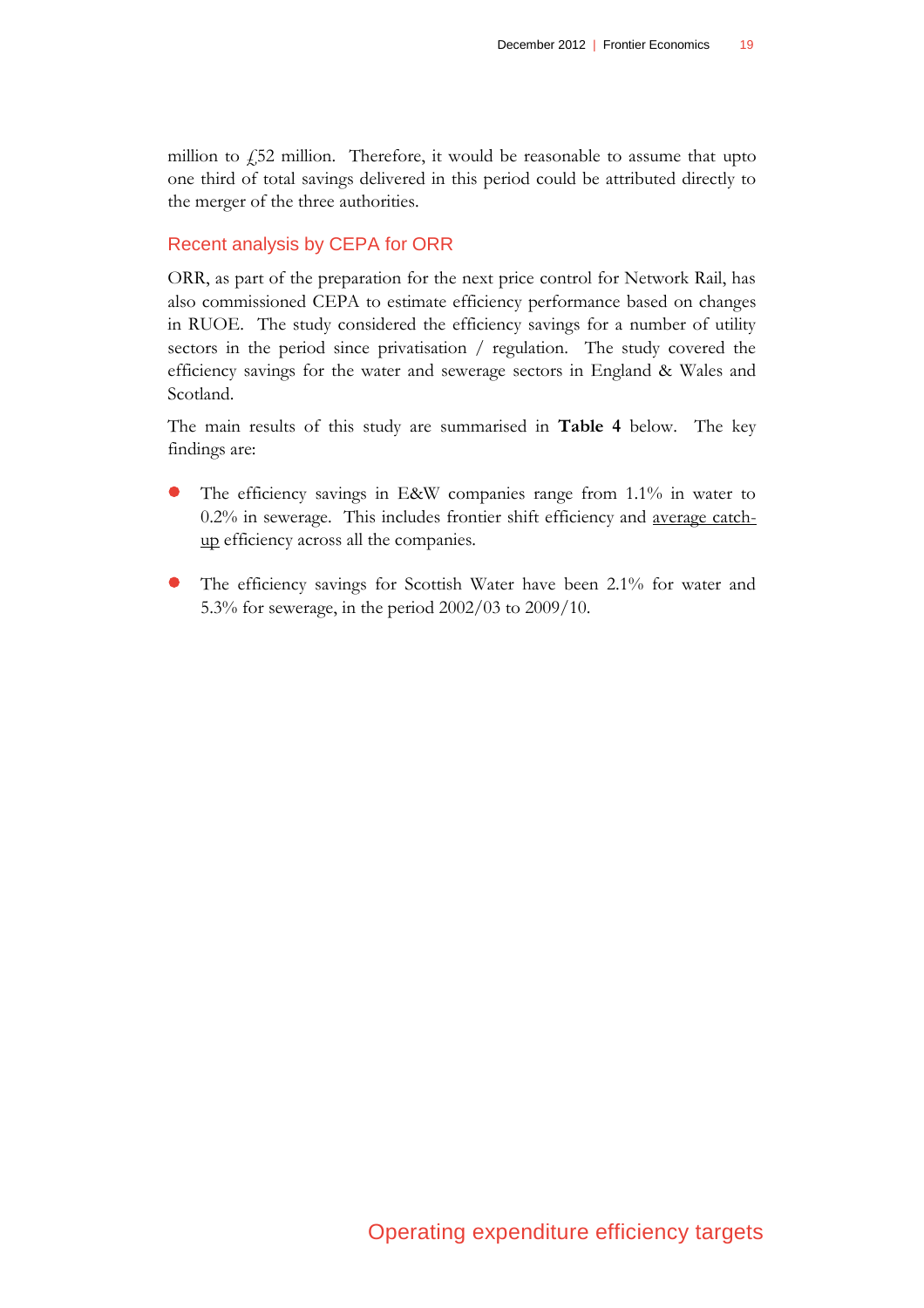#### **Table 5.** Reductions in real unit operating costs

| <b>Sector</b>                                       | <b>Time period</b> | <b>Reduction in RUOE per</b><br>year |
|-----------------------------------------------------|--------------------|--------------------------------------|
| <b>E&amp;W</b> water opex<br>(operations)           | 1992/93 to 2009/10 | 0.1%                                 |
| <b>E&amp;W</b> water opex<br>(general & support)    | 1992/93 to 2009/10 | 2.2%                                 |
| E&W water opex (total<br>opex)                      | 1992/93 to 2009/10 | 1.1%                                 |
| <b>E&amp;W sewerage opex</b><br>(operations)        | 1992/93 to 2009/10 | $-0.3%$                              |
| <b>E&amp;W sewerage opex</b><br>(general & support) | 1992/93 to 2009/10 | 1.0%                                 |
| <b>E&amp;W sewerage opex</b><br>(total opex)        | 1992/93 to 2009/10 | 0.2%                                 |
| <b>Scottish Water (water</b><br>opex)               | 2002/03 to 2009/10 | 2.1%                                 |
| <b>Scottish Water</b><br>(sewerage opex)            | 2002/03 to 2009/10 | 5.3%                                 |

Source: CEPA

The experience of Scottish Water is the most relevant in the context of NIW, for two reasons. First, it relates to a single company that started from a position of significant inefficiency. Second, it covers a relatively short time period (seven years) over which much of the inefficiency was addressed. Therefore, this evidence would support a range for efficiency targets of 2% - 5% per year.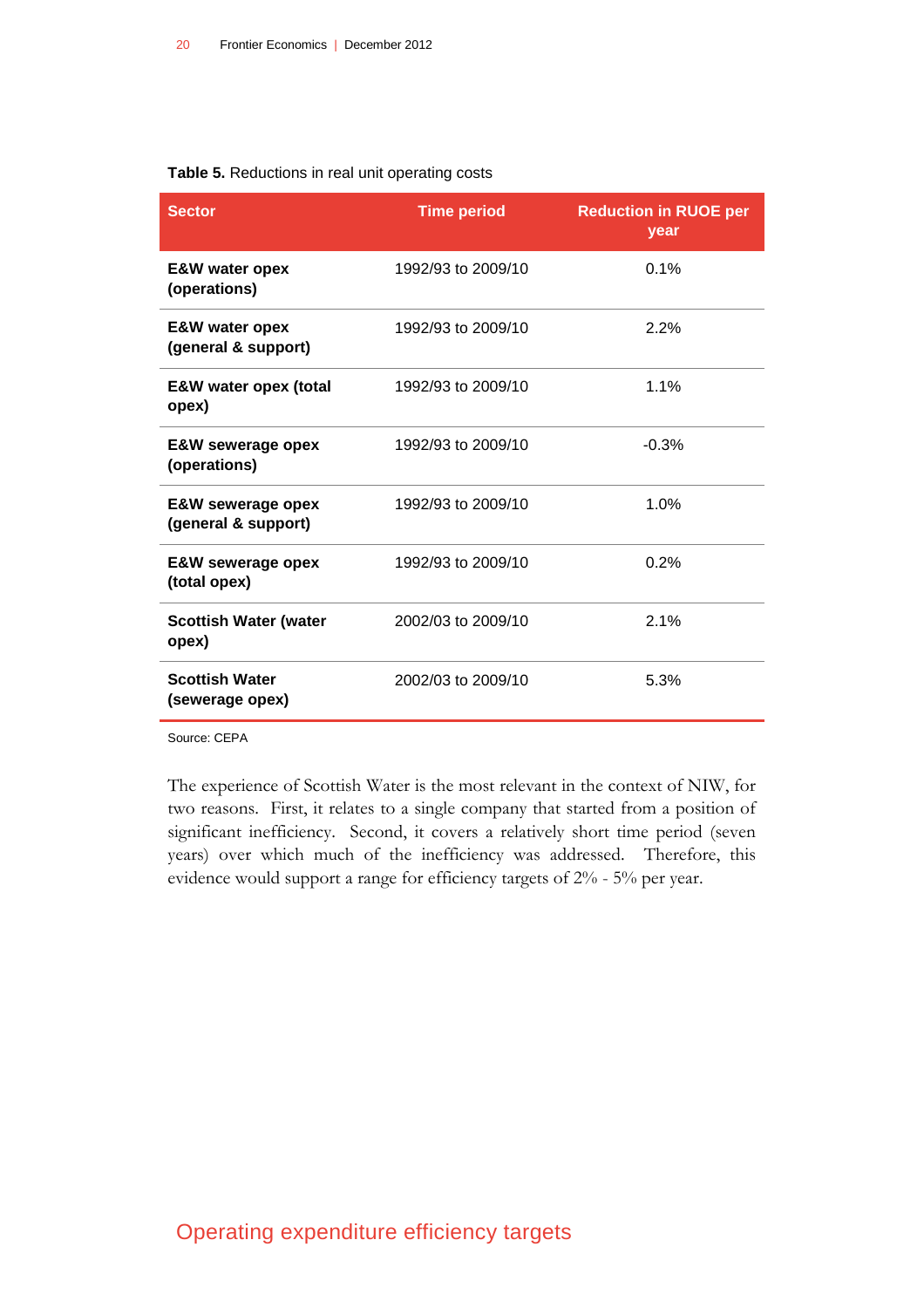# **Annex 1: Ofwat modelling approach**

[Figure 5](#page-21-0) below summarises the Ofwat's approach to estimating efficiency models. The figure is taken from Ofwat's published methodology for the 2004 price control review.

The eleven steps in the process can be combined into some core groups of tasks.

- review of cost drivers (step 1);
- data collection, checking and validation (steps  $2 5$ );
- estimation of models, expert review and refinement of models (steps 6-8); and
- incorporation of special factors and estimation of relative efficiency factors (steps 9-11).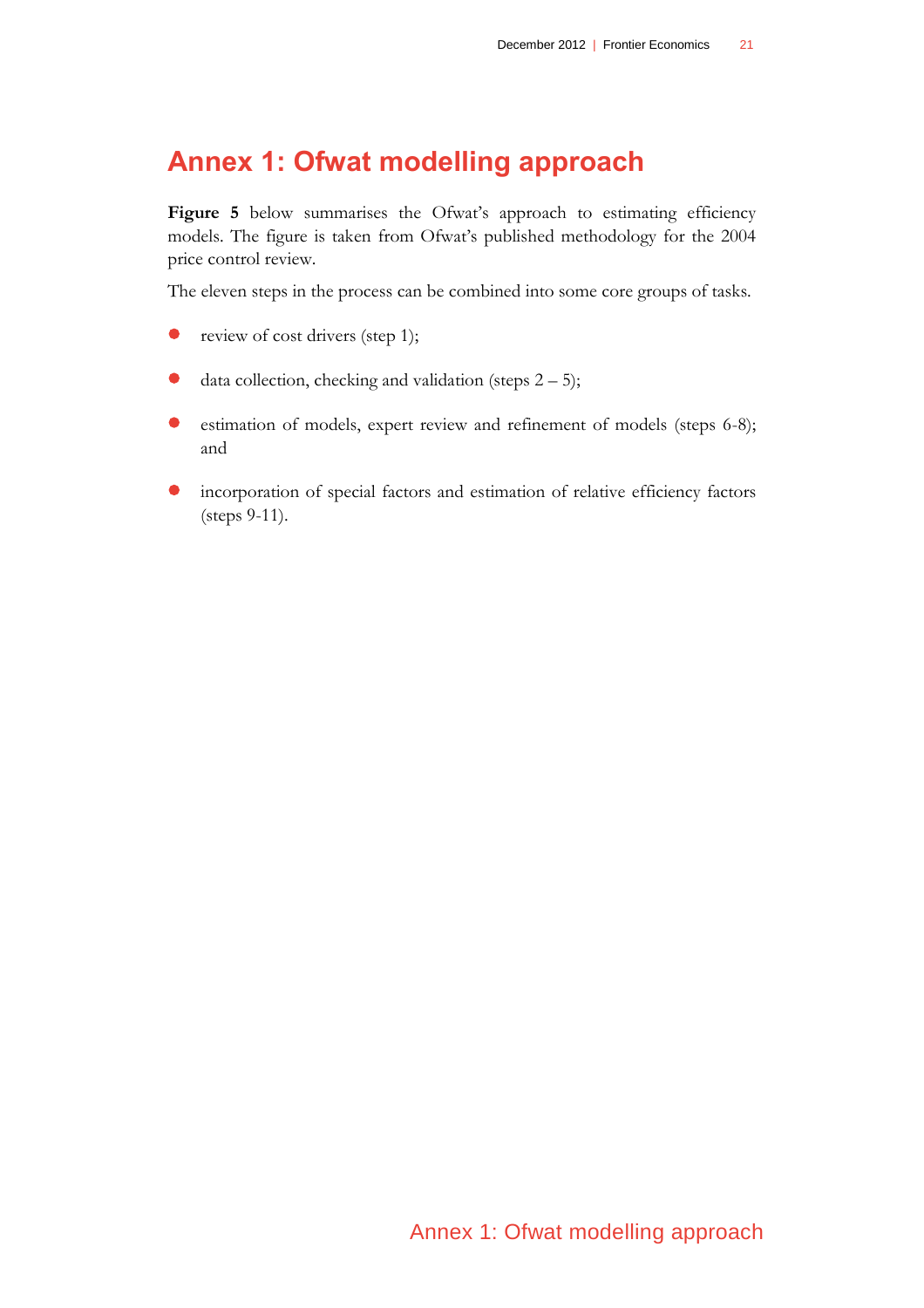

<span id="page-21-0"></span>**Figure 5.** Step-by-step approach used to derive the statistical models

Source: http://www.ofwat.gov.uk/regulating/reporting/rpt\_unc\_2004-05\_appendix1.pdf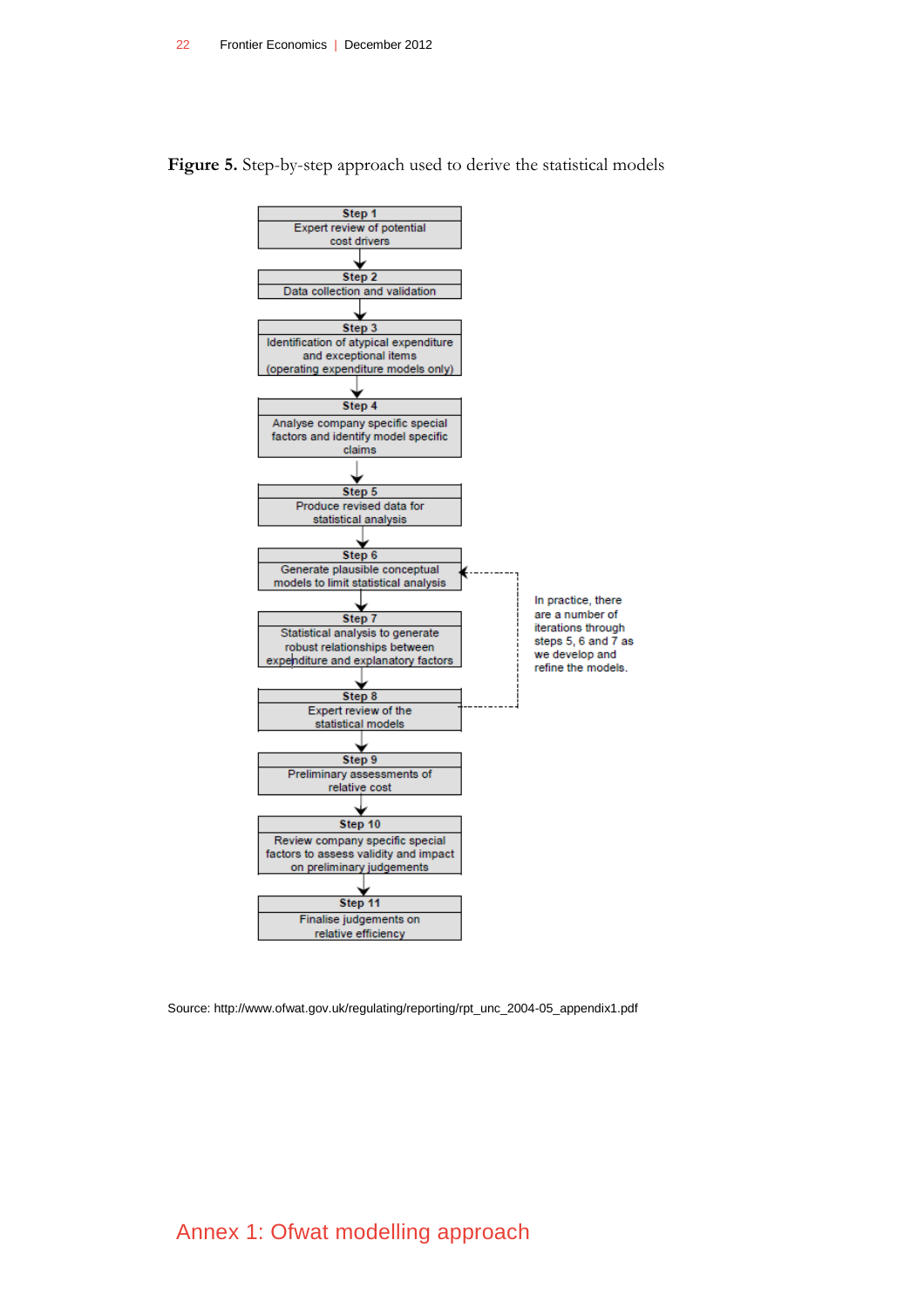# **Annex 2: Model specification changes**

This annex summarises the model specifications for the different water and sewerage models, from Ofwat in 2007/08 and UR in 2010/11.

### Water distribution

**[Figure 6](#page-22-0)** below shows the co-efficients and statistical results for the water distribution models.

#### <span id="page-22-0"></span>**Figure 6.** Water distribution model

#### Table 2.3 - Ofwat 2007-08 water distribution model

| <b>Water Service:</b>                                                            | <b>Water Distribution Expenditure</b>                                                                                              |                       |  |
|----------------------------------------------------------------------------------|------------------------------------------------------------------------------------------------------------------------------------|-----------------------|--|
| Data:                                                                            | June Returns                                                                                                                       |                       |  |
| Modelled cost:                                                                   | In (distributional functional expenditure less power costs [£m],<br>divided by number of properties connected at year end [000's]) |                       |  |
| <b>Explanatory Variables:</b>                                                    | Coefficient                                                                                                                        | <b>Standard Error</b> |  |
| Constant                                                                         | $-2066$                                                                                                                            | 0.711                 |  |
| Ln (length of main [km]<br>divided by number of<br>connected properties [000's]) | $-0.713$                                                                                                                           | 0.267                 |  |
| Form of Model:                                                                   | In modelled $cost = -2.066 - 0.713$ * In { length of main/connected<br>properties)                                                 |                       |  |
|                                                                                  | Number of observations $= 22$                                                                                                      | $R2 = 0.263$          |  |
| Statistical Indicators:                                                          | Model standard error $= 0.268$                                                                                                     | $F$ test = 0.015      |  |

#### Table 1.3 - Water distribution model 2010-11

| <b>Water Service:</b>                                                             | <b>Water Distribution Expenditure</b>                                                                                              |                       |  |
|-----------------------------------------------------------------------------------|------------------------------------------------------------------------------------------------------------------------------------|-----------------------|--|
| Data:                                                                             | June Returns                                                                                                                       |                       |  |
| Modelled cost:                                                                    | In (distributional functional expenditure less power costs [£m].<br>divided by number of properties connected at year end [000's]) |                       |  |
| Explanatory Variables:                                                            | Coefficient                                                                                                                        | <b>Standard Error</b> |  |
| Constant                                                                          | $-2.926$                                                                                                                           | 0.841                 |  |
| Ln (length of main [km],<br>divided by number of<br>connected properties (000's)) | $-0.376$                                                                                                                           | 0.318                 |  |
| Form of Model:                                                                    | In (modelled cost) = -2.926 - 0.376 * In (length of main /<br>connected properties)                                                |                       |  |
| Statistical Indicators:                                                           | Number of observations = 21                                                                                                        | $R^{\pm} = 0.069$     |  |
|                                                                                   | Model standard error = $0.317$                                                                                                     | $F$ test = 0.252      |  |

Source: Ofwat, UR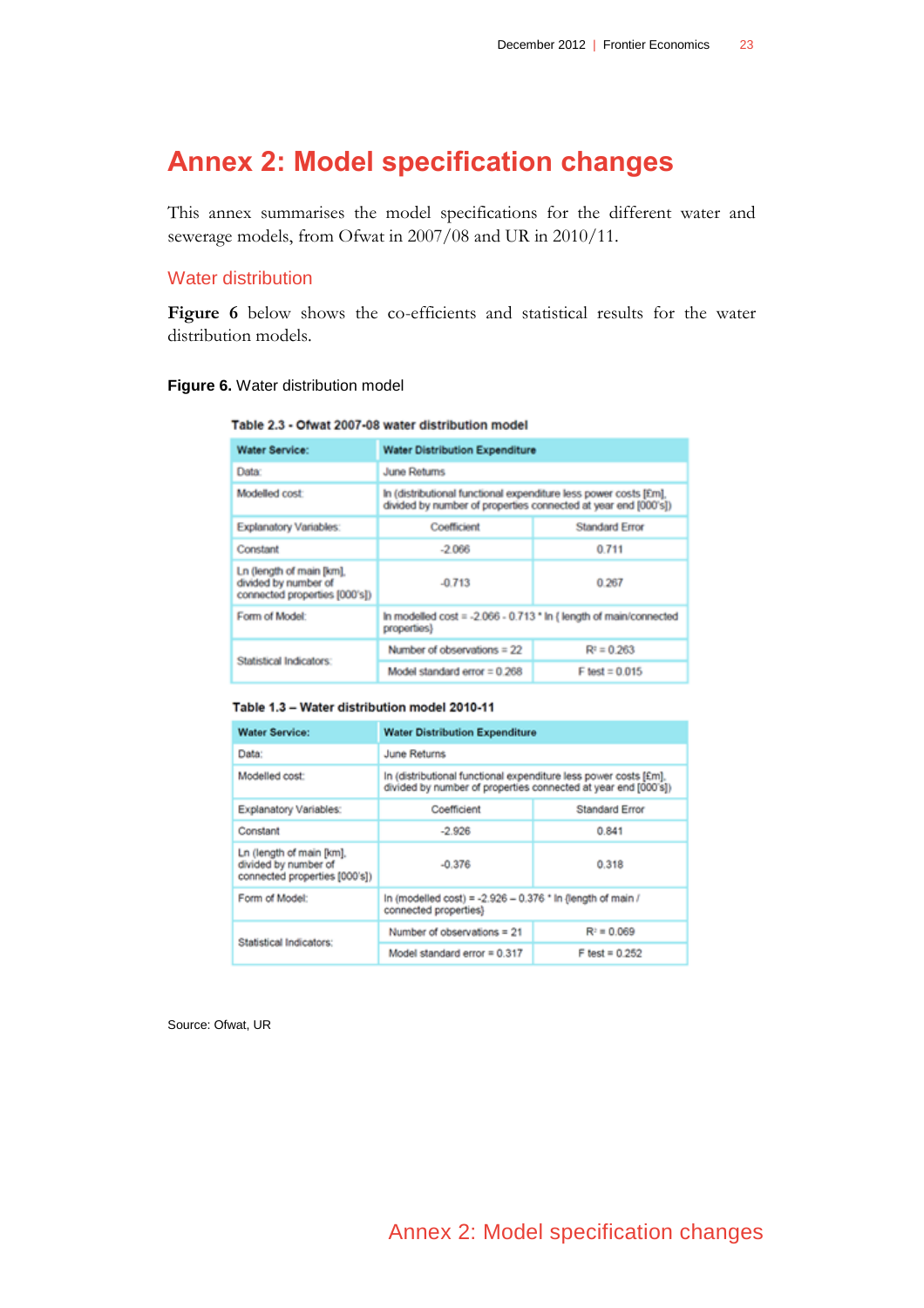#### Water resource and treatment

**[Figure 7](#page-23-0)** below shows the co-efficients and statistical results for the water resource and treatment models.

#### <span id="page-23-0"></span>**Figure 7.** Water resource and treatment

| Table 2.4 - Ofwat 2007-08 water resource and treatment model |                                                                                                                  |                                     |  |  |
|--------------------------------------------------------------|------------------------------------------------------------------------------------------------------------------|-------------------------------------|--|--|
| <b>Water Service:</b>                                        |                                                                                                                  | <b>Water Resource and Treatment</b> |  |  |
| Data:                                                        | <b>June Returns</b>                                                                                              |                                     |  |  |
| Modelled cost:                                               | Functional expenditure less power costs [£m], divided by<br>resident winter population [millions]                |                                     |  |  |
| <b>Explanatory Variables:</b>                                | Coefficient                                                                                                      | <b>Standard Error</b>               |  |  |
| Constant                                                     | 6.098                                                                                                            | 1.003                               |  |  |
| Number of sources divided<br>by distribution input [MI/day]  | 25 136                                                                                                           | 8.115                               |  |  |
| Proportion of supplies from<br><b>boreholes</b>              | $-7.165$                                                                                                         | 2.569                               |  |  |
| Form of Model:                                               | Modelled $\cos t = 6.098 + 25.136$ * {number of sources/DI} -<br>7.165 * {proportion of supplies from boreholes} |                                     |  |  |
| Statistical Indicators:                                      | Number of observations $= 22$                                                                                    | $R^2 = 0.341$                       |  |  |
|                                                              | Model standard error = $2.438$                                                                                   | $F$ test = 0.019                    |  |  |

#### Table 1.4 - Water resource and treatment model 2010-11

| <b>Water Service:</b>                                       | <b>Water Resource and Treatment</b>                                                                          |                       |  |
|-------------------------------------------------------------|--------------------------------------------------------------------------------------------------------------|-----------------------|--|
| Data:                                                       | June Returns                                                                                                 |                       |  |
| Modelled cost:                                              | Functional expenditure less power costs [£m], divided by<br>resident winter population [millions]            |                       |  |
| Explanatory Variables:                                      | Coefficient                                                                                                  | <b>Standard Error</b> |  |
| Constant                                                    | 8.339                                                                                                        | 0.737                 |  |
| Number of sources divided<br>by distribution input [MI/day] | 14.989                                                                                                       | 4.558                 |  |
| Proportion of supplies from<br>boreholes                    | $-7.155$                                                                                                     | 1.810                 |  |
| Form of Model:                                              | Modelled cost = 8.339 + 14.989 * {number of sources/DI} -<br>7.155 * (proportion of supplies from boreholes) |                       |  |
|                                                             | Number of observations = 21                                                                                  | $R3 = 0.470$          |  |
| Statistical Indicators:                                     | Model standard error = $1.926$                                                                               | $F$ test = 0.003      |  |

Source: Ofwat, UR

## Sewerage network model

**[Figure 8](#page-24-0)** shows the co-efficients and statistical results for the sewerage network models.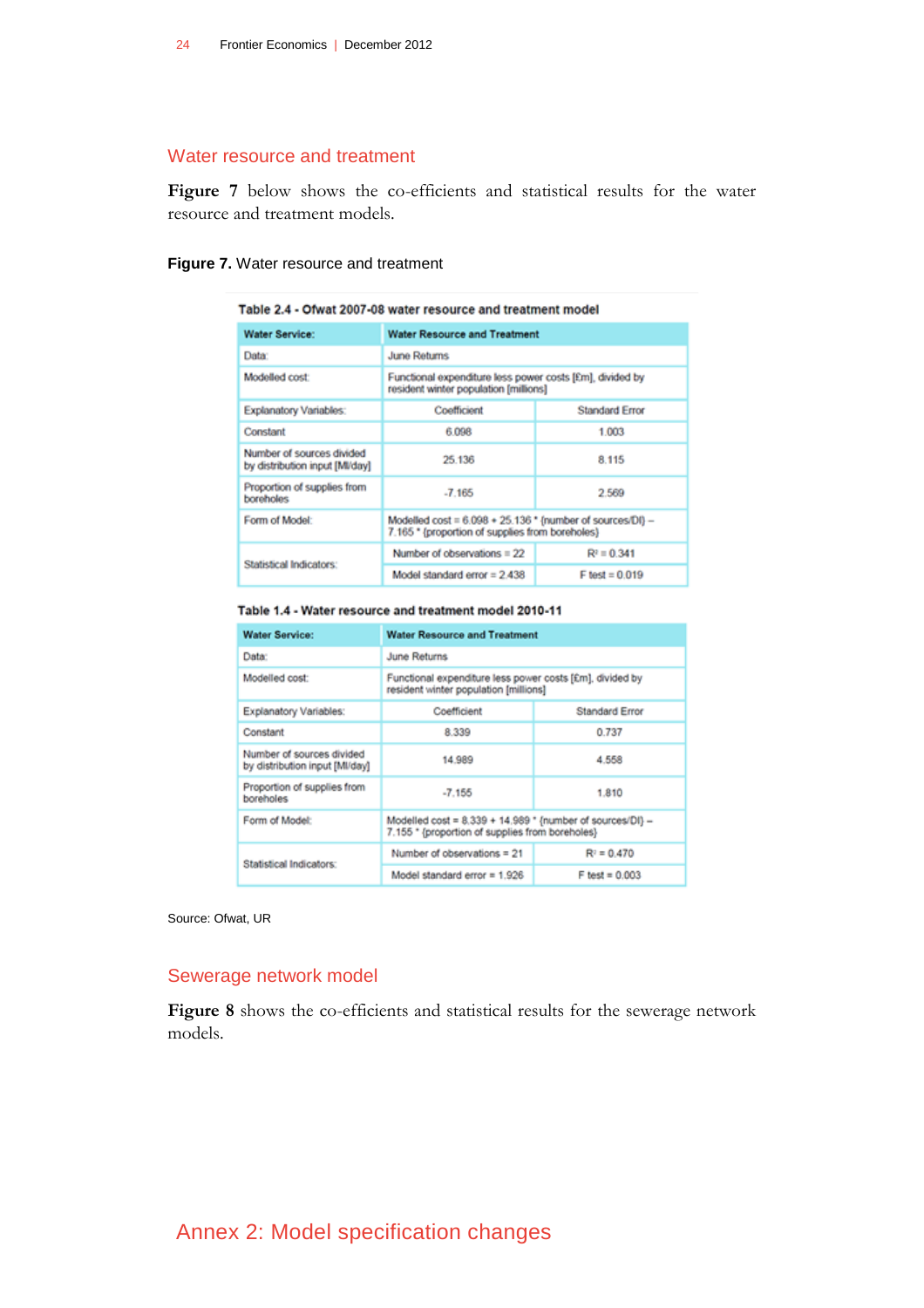#### <span id="page-24-0"></span>**Figure 8.** Sewerage network models

#### Table 2.7 - Ofwat 2007-08 sewerage network model

| Sewage Service:                                              | <b>Sewerage Network</b>                                                                                                                                                                              |                       |  |
|--------------------------------------------------------------|------------------------------------------------------------------------------------------------------------------------------------------------------------------------------------------------------|-----------------------|--|
| Data:                                                        | <b>June Returns</b>                                                                                                                                                                                  |                       |  |
| Modelled cost:                                               | In (network functional expenditure [£m] plus terminal pumping<br>station costs [£m], less service charges [£m], per km of sewer)                                                                     |                       |  |
| <b>Explanatory Variables:</b>                                | Coefficient                                                                                                                                                                                          | <b>Standard Error</b> |  |
| Constant                                                     | $-5.146$                                                                                                                                                                                             | 0.380                 |  |
| In (area of sewer district per<br>km of sewer)               | 0.199                                                                                                                                                                                                | 0.033                 |  |
| In (resident population<br>[000's] per km of sewer)          | 0.961                                                                                                                                                                                                | 0.195                 |  |
| Holiday population divided by<br>resident population [000's] | 1253                                                                                                                                                                                                 | 1.092                 |  |
| Form of Model:                                               | Modelled cost = -5.146 + 0.199 * In { area of sewer district per<br>km of sewer } + 0.961 * In {resident population [000's] per km of<br>sewer} + 1,253 * (holiday population / resident population) |                       |  |
| Statistical Indicators:                                      | Number of observations $= 63$                                                                                                                                                                        | $R^{\circ} = 0.469$   |  |
|                                                              | Model standard error $= 0.260$                                                                                                                                                                       | $F$ test = 0.000      |  |

#### Table 1.7 - Sewerage network model 2010-11

| Sewage Service:                                              | <b>Sewerage Network</b>                                                                                                                                                                              |                       |
|--------------------------------------------------------------|------------------------------------------------------------------------------------------------------------------------------------------------------------------------------------------------------|-----------------------|
| Data:                                                        | June Returns                                                                                                                                                                                         |                       |
| Modelled cost:                                               | In (network functional expenditure [£m] plus terminal pumping<br>station costs [£m], less service charges [£m], per km of sewer)                                                                     |                       |
| Explanatory Variables:                                       | Coefficient                                                                                                                                                                                          | <b>Standard Error</b> |
| Constant                                                     | $-5.177$                                                                                                                                                                                             | 0.469                 |
| In (area of sewer district per<br>km of sewer)               | 0.184                                                                                                                                                                                                | 0.042                 |
| In (resident population<br>[000's] per km of sewer)          | 0.935                                                                                                                                                                                                | 0.242                 |
| Holiday population divided by<br>resident population [000's] | 2.150                                                                                                                                                                                                | 1.446                 |
| Form of Model:                                               | Modelled cost = -5.177 + 0.184 * In { area of sewer district per<br>km of sewer } + 0.935 * In (resident population [000's] per km of<br>sewer} + 2.150 * (holiday population / resident population) |                       |
| Statistical Indicators:                                      | Number of observations = 61                                                                                                                                                                          | $R^{\circ} = 0.371$   |
|                                                              | Model standard error = $0.318$                                                                                                                                                                       | $F$ test = $0.000$    |

Source: Ofwat, UR

### Large sewage treatment works model

[Figure 9](#page-25-0) shows the co-efficients and statistical results for the large sewage treatment works models.